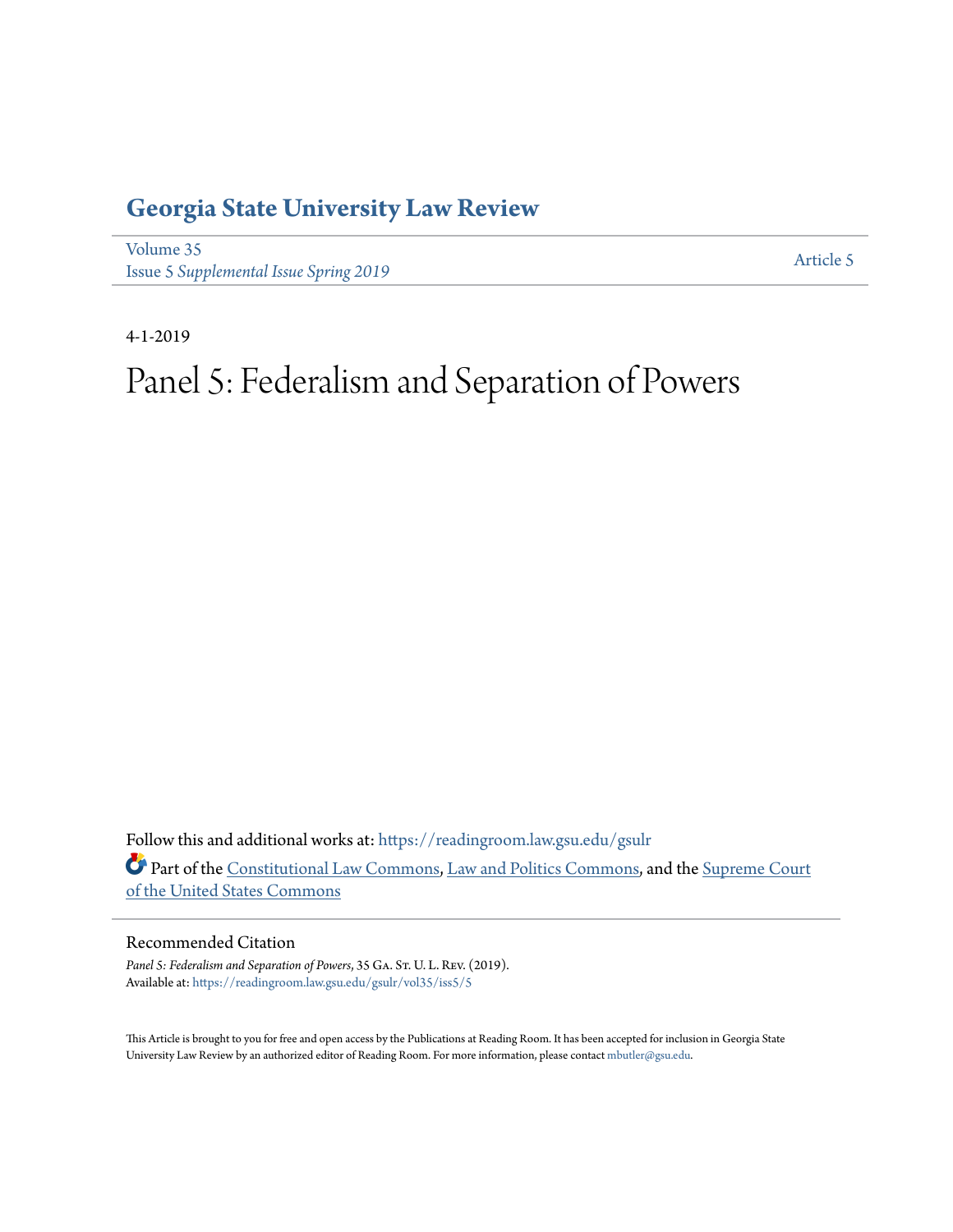# MODERATOR: ERIC SEGALL

# PANELISTS: STEPHEN GRIFFIN, NEIL KINKOPF, AND ILYA SOMIN

**Professor Eric Segall:** It is Friday, it is getting late, but we do have two excellent panels to go. Thanks for bearing with us for the rest of the day. We have Ilya Somin from George Mason, I'm sorry, Antonin Scalia, School of Law, we have Steve—

# **Professor Ilya Somin:** Law School.

**Professor Segall:** Law school, right. We have Steve Griffin from Tulane, and we have Neil Kinkopf, who most of you know, from GSU. This panel is going to be about federalism, and it's going to be about separation of powers. We're going to start with federalism, though these topics may bleed together in some cases. There used to be a lot of talk about the Rehnquist Court's new federalism once Justice Thomas replaced Justice Marshall in 1991. Can we talk a little bit about what that new federalism was and what role Justice Kennedy played in that new federalism?

**Professor Somin:** From the 1930s until the 1990s, the Supreme Court, by and large, made almost no effort to restrict the scope of federal power in a structural way, on the basis that Congress or the President had exceeded the scope of what the federal government is allowed to do structurally. Beginning in the 1990s with cases like *New York v. United States* in 1992, which I think was the first really significant modern case in this area, and then going on to *Lopez* and other cases later, the Supreme Court did begin to revive federalism in several ways.

One is, they said, it is not the case that the federal government's power to regulate interstate commerce means the power to regulate

1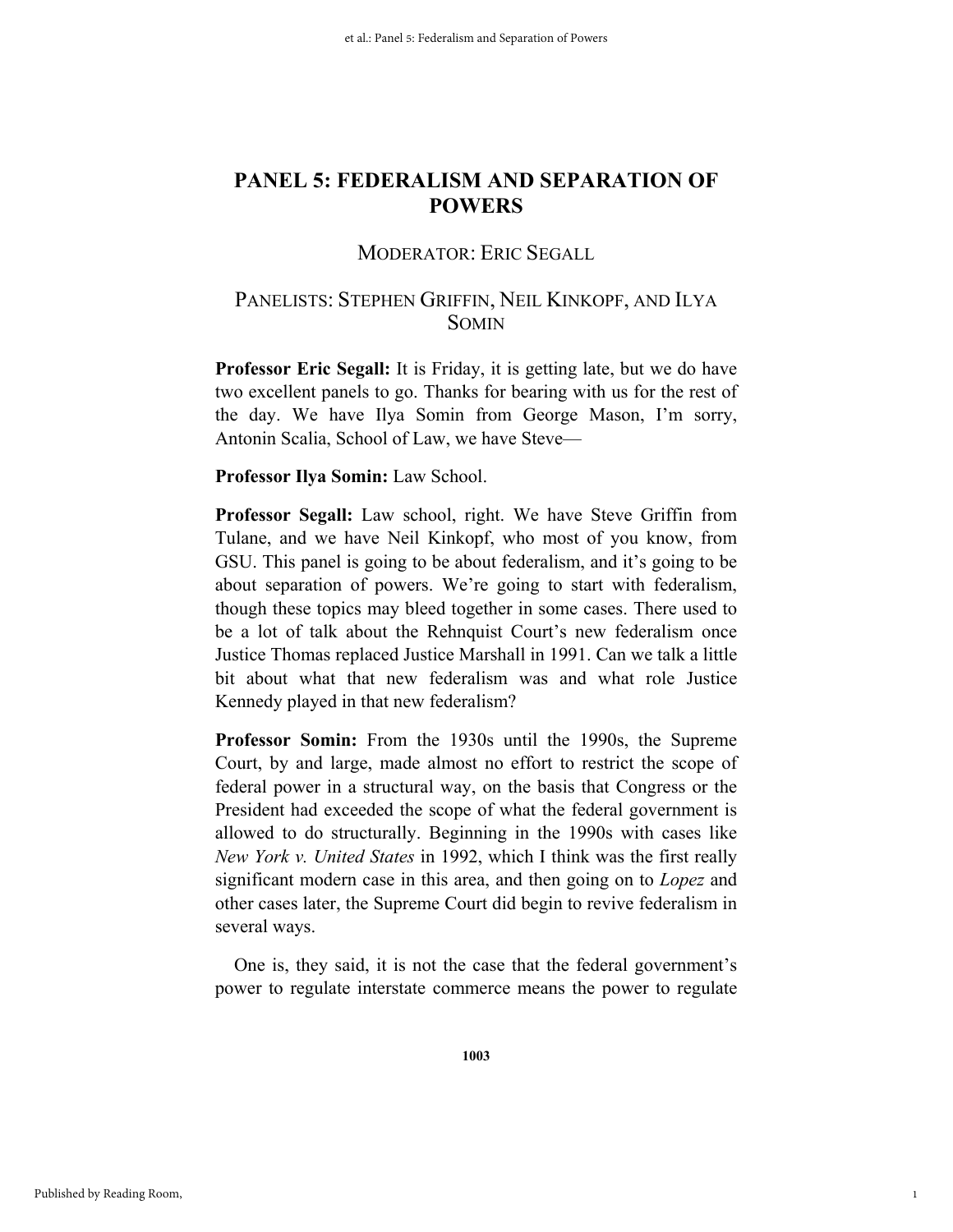pretty much anything. There are going to be some limits. It's not easy to specify exactly what these limits are, but in several cases, beginning in *Lopez*, they said there are constraints. They also said, more firmly, that the federal government at least as a general rule, is not allowed to commandeer state and local governments. That is, it's not allowed to say, "We're going to force state and local government officials to help enforce federal law and carry out other functions."

They have also, most notably in *NFIB v. Sebelius*, the Obamacare case, ruled that there are constraints that are meaningful on the kinds of conditions that can be imposed on the state governments—as a condition of getting grants from the federal government. Some constraints were there even before the so-called "Rehnquist Revolution," but I think it's fair to say that the Rehnquist Court, and later the Roberts Court, clarified these conditions and restrictions and enforced them more tightly than before.

With respect to the Eleventh Amendment, they've taken a tougher line on protecting the state sovereign immunity against the federal government. Then finally, with respect to the Fourteenth Amendment, Section 5, which says the Congress has the power to enforce the restrictions on the state and local governments of the Fourteenth Amendment by appropriate measures, beginning in 1993 in an opinion written by Kennedy in the *City of Boerne*, the Supreme Court has said that there must be "congruence and proportionality here. That is, there must be some strong connection between the violation of the Fourteenth Amendment by state and local governments that's being remedied and whatever measure Congress is enacting,. Things that go beyond that can be struck down and indeed have been in at least a couple of major Supreme Court cases.

There are some other issues as well, but these are the big ones. I think it's fair to say that, in every single one of these areas, Kennedy played a crucial role, either by writing important opinions, as in *City of Boerne*, or by providing a crucial fifth vote for what were often five-four majorities. Most of these cases were decided 5–4, or 6–3, or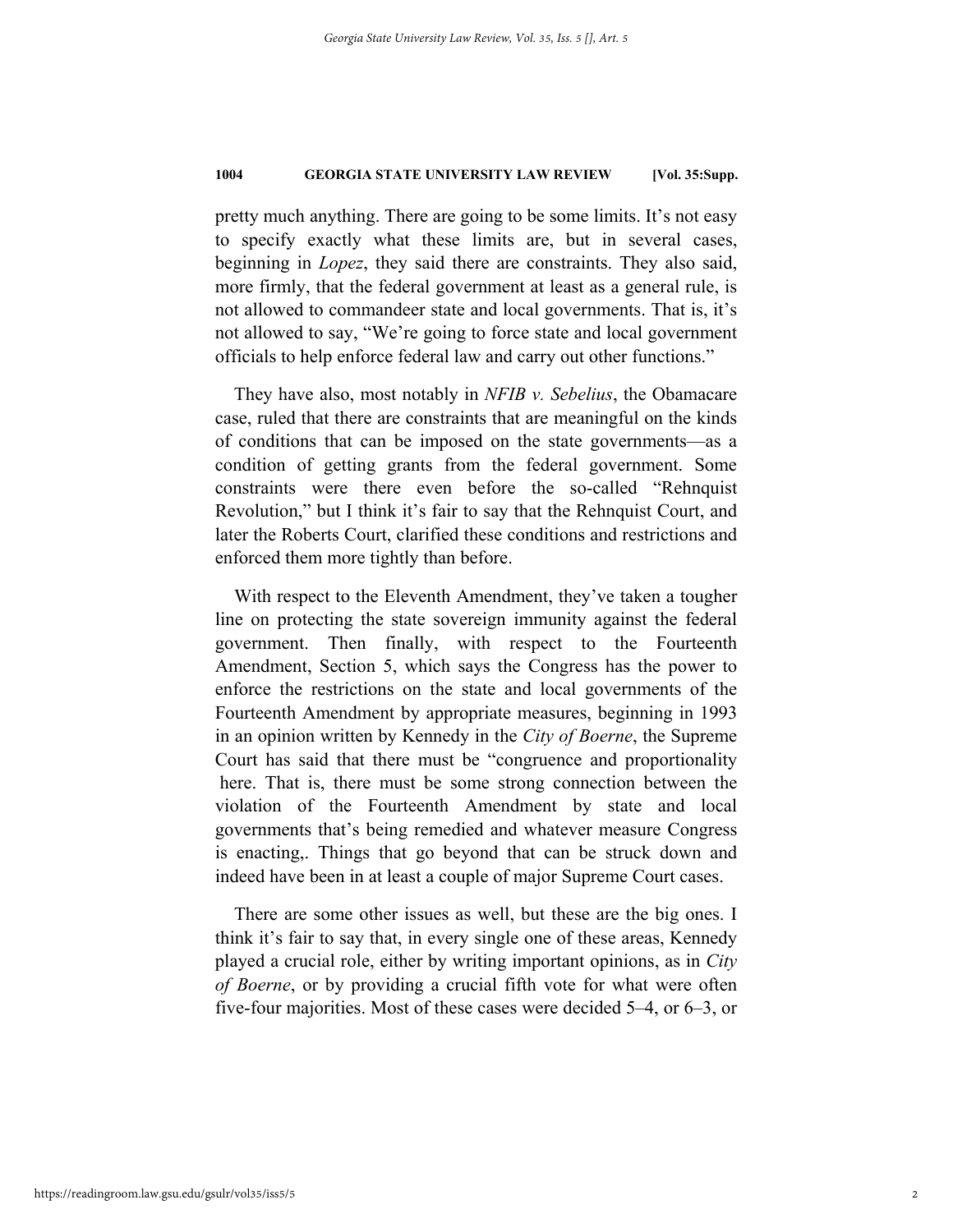in a couple of instances, by 7–2. Kennedy was absolutely crucial to the majority. In various cases, he articulated some important rationales for aspects of the so-called "federalism revolution," as well.

So, he played probably as big a role in all of this, as any single Justice, perhaps bigger than Rehnquist, who helped begin it, arguably bigger than O'Connor, if only because he was around for longer of it than O'Connor was, and probably bigger than Scalia as well, in that he articulated more of the dominant doctrines. Clarence Thomas would have gone further, I think, than Kennedy was willing to do. But Thomas rarely, if ever, managed to write either significant majority opinions, or highly influential concurring opinions in this area of doctrine.

**Professor Segall:** Let's talk about Kennedy's rationales, because I think his view of accountability, which Justice O'Connor mentioned first in *New York* but Justice Kennedy definitely leaped on, played a big role here. What was Kennedy's view of accountability between the states the federal government, and the people?

**Professor Neil Kinkopf:** Sure. Before we get to that, sorry to object to the question.

**Professor Segall:** I'm used to it.

**Professor Kinkopf:** Eric and I object to each other all the time. I just want to add one thing to Ilya's very fine description of the new federalism. That is, crucial to Justice Kennedy and Justice O'Connor was the assertion of judicial power. So, not just that there are limits but that it is the role of the Court to articulate and enforce what those limits are, which you mentioned at the outset that we were going to blend together federalism and separation of powers. So, here we are, the first question I think does that.

So, Justice Kennedy, I think along with Justice O'Connor, articulated a privity theory of federalism. That is that our system of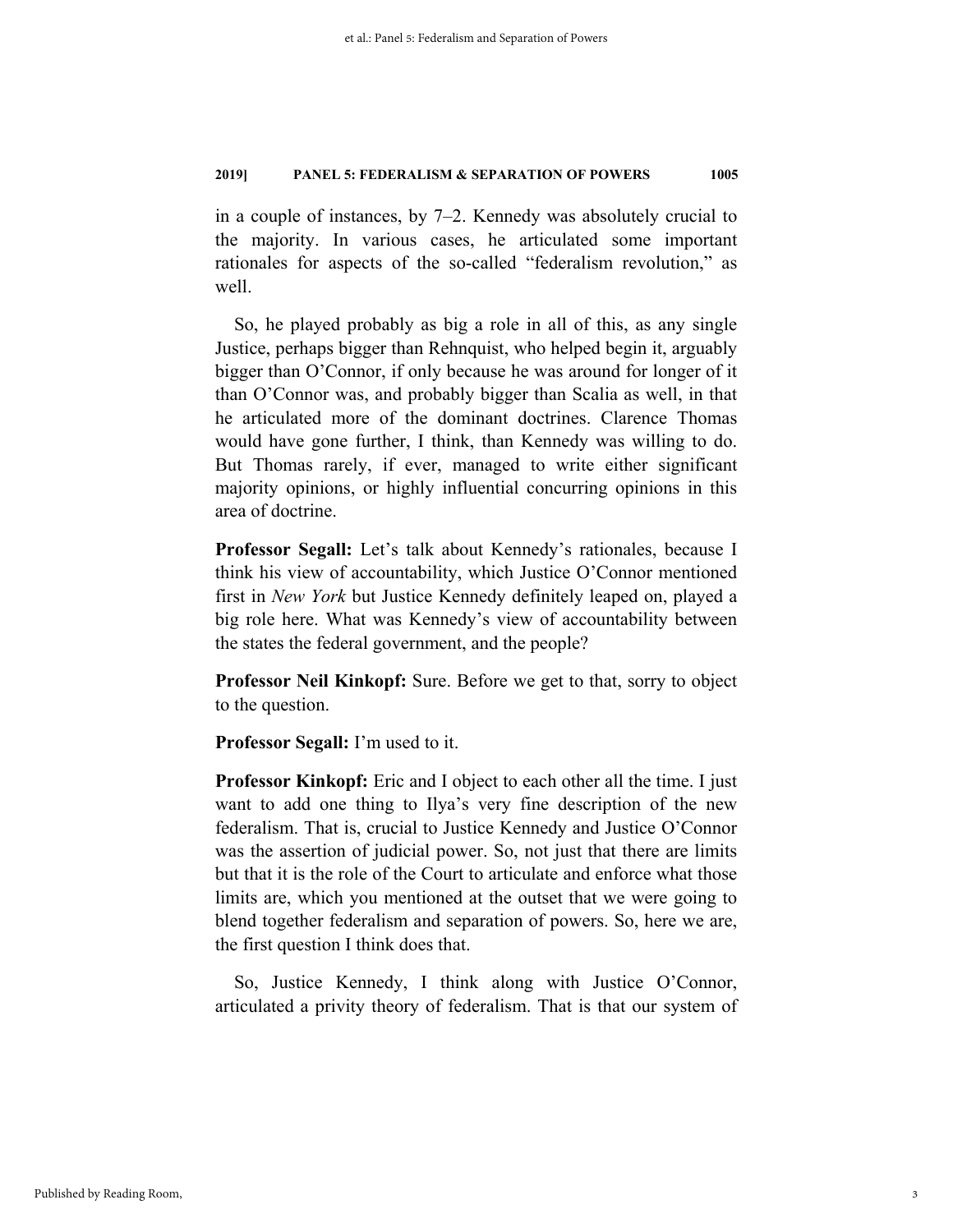federalism, where we split the atom of sovereignty, envisions in Justice—

**Professor Segall:** You don't think that's as good as Mike's—

**Professor Kinkopf:** It's fine, it's fine. I just don't want to be in the blast radius.

**Professor Segall:** Okay.

**Professor Kinkopf:** So, for Justices O'Connor and Kennedy, but really for Justice Kennedy, what that meant is there are supposed to be distinct lines of communication, of accountability, of sovereignty between the federal government and the people distinct from the lines between the state government and the people. Neither of those two governments should interfere with the relationship—direct relationship—between the citizen and the state government if it's the federal government doing the interfering or between the citizen and the federal government if it's the state government that's doing the interfering.

So, what Justice Kennedy says in case after case, across the whole range of doctrinal categories that Ilya laid out, Justice Kennedy tries to apply this theory. He brings it up in every one of the cases, and says, "The problem with what"—usually it's the federal government—"the problem with what the federal government has done is it interferes with the relationship between the state government and its citizens in a way that renders accountability problematic." So ultimately, his theory went back to the idea that the federal government and the states are supposed to compete with one another for the affection of the people, and that would preserve liberty.

That system can only work if the people know who to hold accountable for telling them they have to buy health insurance or for telling them that a low-level radioactive waste disposal facility is going to be sited in their backyard. If the federal government can impose that but trick the people into thinking the states ought to be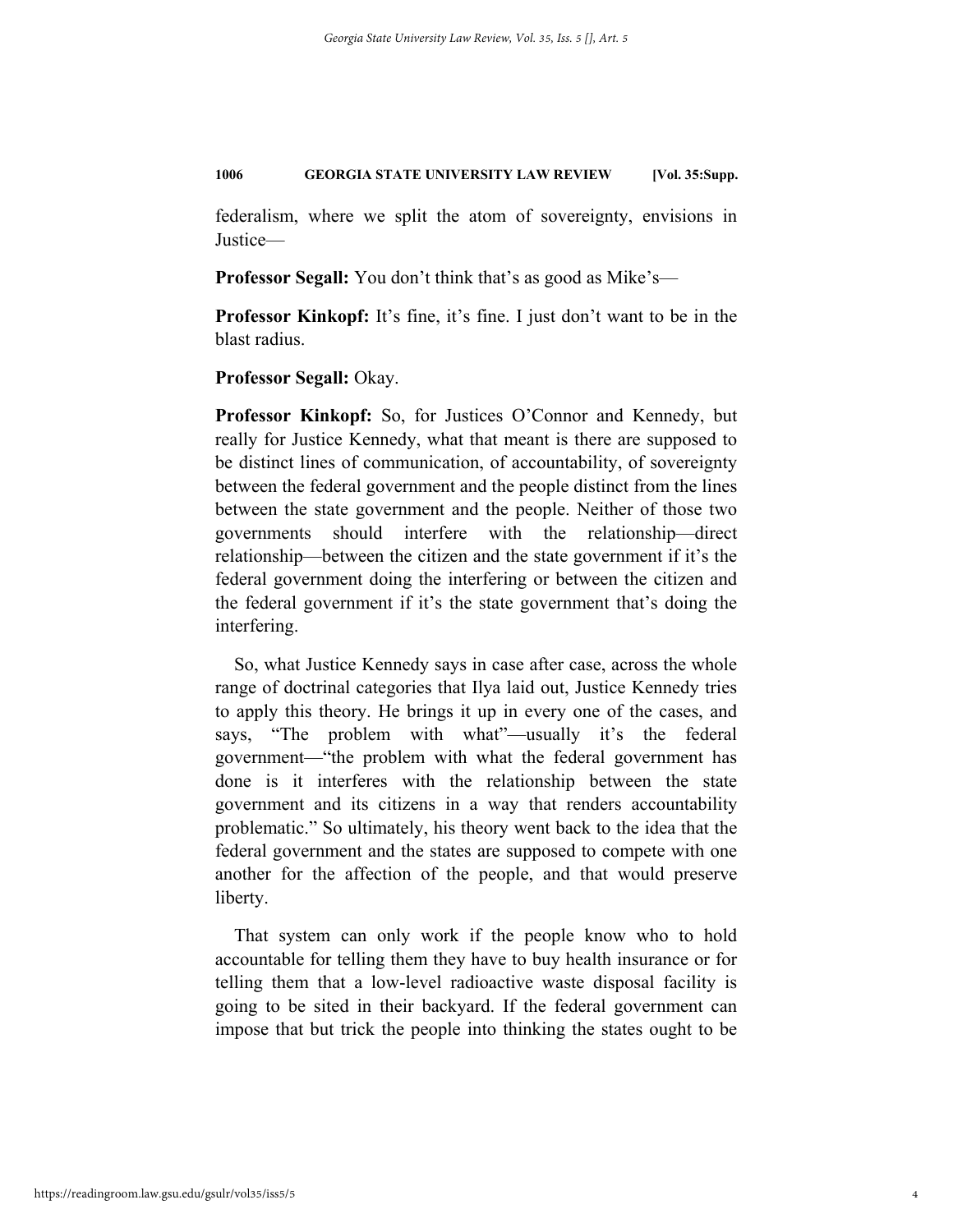held accountable, well that's problematic, that undermines our system of federalism. So, that idea of accountability is crucial to Justice Kennedy. I think more than any other Justice, more than Justice O'Connor, who first articulates that in *New York v. United States*, Kennedy adheres to it across the whole range of federalism cases, and he does it when it's the inverse.

So, in term limits, a case that you didn't mention, where the claim is that the states are interfering with the federal government by states imposing term limits on federal members of Congress, Kennedy adheres to his accountability theory, his divide-the-atom-ofsovereignty theory and says, "Well in this case, the states are interfering, and we shouldn't understand their power as allowing them to do that." Justice O'Connor and the other conservative Justices all just ignore that in the term limits case. But Kennedy, we've talked a lot about his inconsistency or his capaciousness, in this respect anyway, he was relatively consistent through the cases.

**Professor Stephen Griffin:** Well, I was thinking in terms of this panel, and some of the others, when you're dealing with a Justice who's been in the majority side so much, are you talking about only his opinions, his work product, or are you talking about the Court as a whole? You need to look at both, probably. But when I look at federalism, Commerce Clause, I see some distinctions because in *Lopez*, which is both federalism and Commerce Clause, and by the way, I agree that these cases merge over into separation of powers. It's hard to talk about federalism and then Congress's power vis-a-vis the states without talking about Congress's power generally. That's the judiciary versus Congress, separation of powers.

In *Lopez*, it seems to me, he carved out a little more of a distinctive position, where he said a little more clearly than Rehnquist, "We're not interested in questioning the New Deal, but what we see here is a clear involvement of the federal government, and a matter of traditional state concern." So, he makes *Lopez* a little more about federalism than the Commerce Clause simplicitor. But I'd have to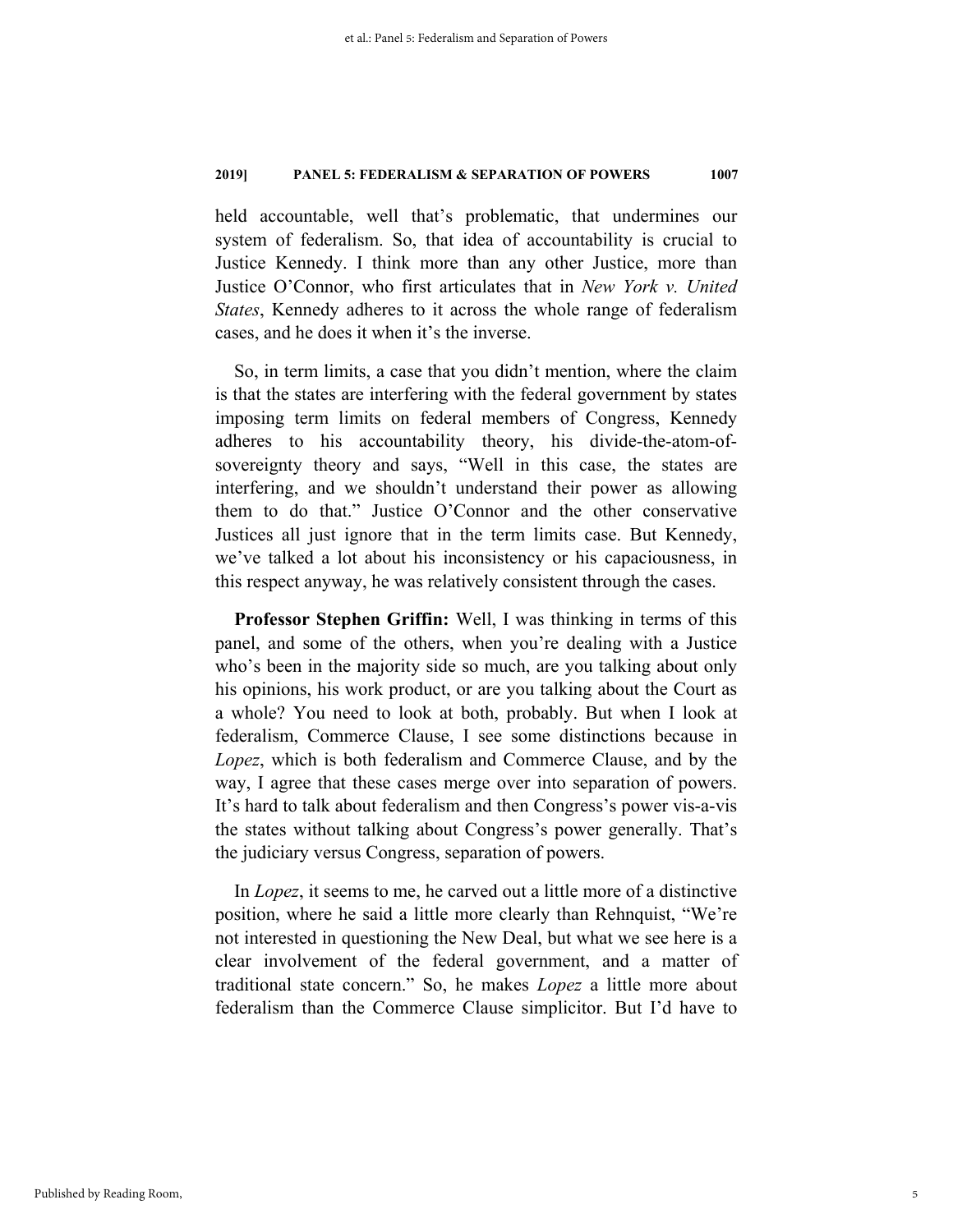say, then I was taken aback by the realization that this *Lopez* concurrence was almost as long as the *Lopez* majority opinion. But, I can't really quite reconcile his approach in *Lopez* with what happens in the Affordable Care Act case.

**Professor Segall:** A couple of more questions about accountability because I think that's really an important topic here about federalism. The first one is, it didn't seem to play a big role in the *Raich* case, where Justice Kennedy agreed that the use of homemade marijuana that was legal under state law could be regulated by Congress. That case presented accountability, I think, more than any other case, except for maybe term limits, because there the federal government was prohibiting something the state government expressly allowed in a very politically loud way. What happened to accountability in the *Raich* case?

**Professor Somin:** I think Kennedy just screwed up and violated his own principles, not just on accountability but on the overall structural approach to the Commerce Clause and federalism generally that he took. He had said didn't want to upset the existing major New Deal precedents, which he noted in that concurring opinion with O'Connor that you just mentioned in *Lopez*. But otherwise, he was going to be skeptical about policing new federal intrusions and ones that were not required or not specifically upheld by the New Deal cases. Also, as he said in another case, *Bond v. United States I*, Federalism is about protecting the liberty of the individual, not just the dignity or the rights of state governments.

 Of course, in *Raich* we have a person who needed medical marijuana, it was sanctioned by state law, she and others like her arguably needed this for their liberty, dignity, and health, and he just didn't care. Moreover, he signed on to the majority's extremely broad definition of what counts as "economic activity" that could be regulated under the Commerce Clause, which they defined as anything that involves the production, consumption, or distribution of a commodity, which they got from a 1966 dictionary. That definition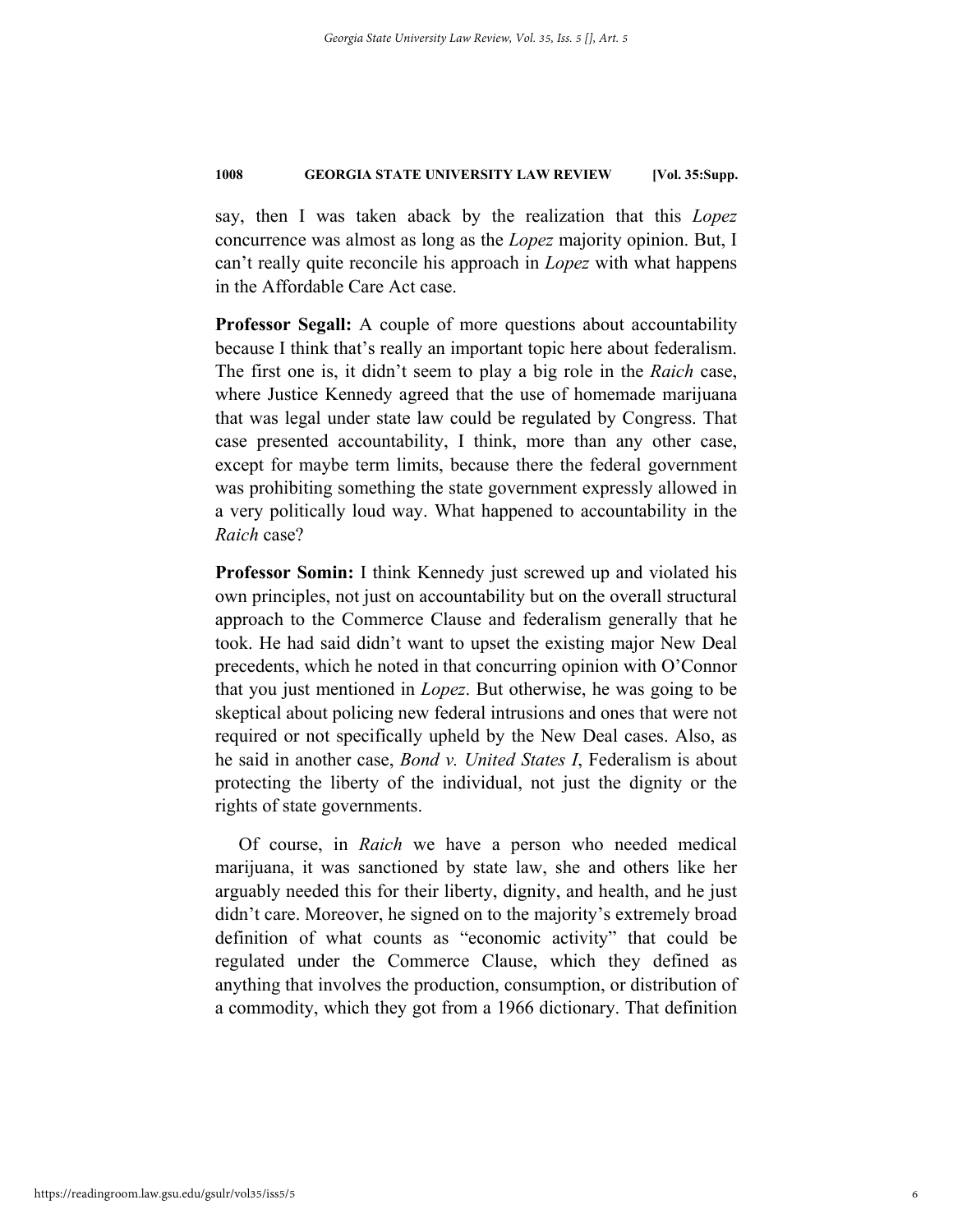occurs nowhere in the Constitution or in the Supreme Court's previous precedents.

So, why did Kennedy screw up in this, to my mind, very egregious way? Maybe it's just that we all screw up egregiously sometimes, including Supreme Court Justices. That's the null hypothesis. The scuttlebutt however, and I don't know if it's true or not, but the scuttlebutt was that he worried about upsetting the War on Drugs." He may have worried, and the federal government actually argued this, that if you allow this with respect to marijuana sanctioned by state law, there'd be a slippery slope to other marijuana and then maybe to other kinds of drugs as well.

While he did have something of a libertarian instinct, it was not fully and systematically articulated, so he may well have had a nonlibertarian take on the War on Drugs." I think this may also account, at least in part, for Scalia's concurring opinion here. Though Scalia at least said in his concurring opinion, that you cannot do this under the Commerce Clause alone. You have to bring in the Necessary and Proper Clause, too. So, he tried to cabin the damage at least a little bit. I think he only partially succeeded in that, but at least he tried.

Kennedy didn't even bother to join Scalia's concurring opinion, which would then have been the law, because those two were the swing justices. He joined the majority's, to my mind, extremely egregious and largely indefensible opinion, saying that the power to regulate interstate commerce includes the power to forbid possession of marijuana that was never sold anywhere on any market and also never crossed state lines. You have to be aware of—

**Professor Segall:** I'm going to take a wild guess that Steve is going to object that it's indefensible.

**Professor Griffin:** Yeah. Well, I would just defend *Raich* on Kennedy's own terms. Kennedy says in *Lopez* that, regulating guns in school zones, regulating guns in such a specific way, this is simply not a traditional matter of state concern. But, you just can't say the

7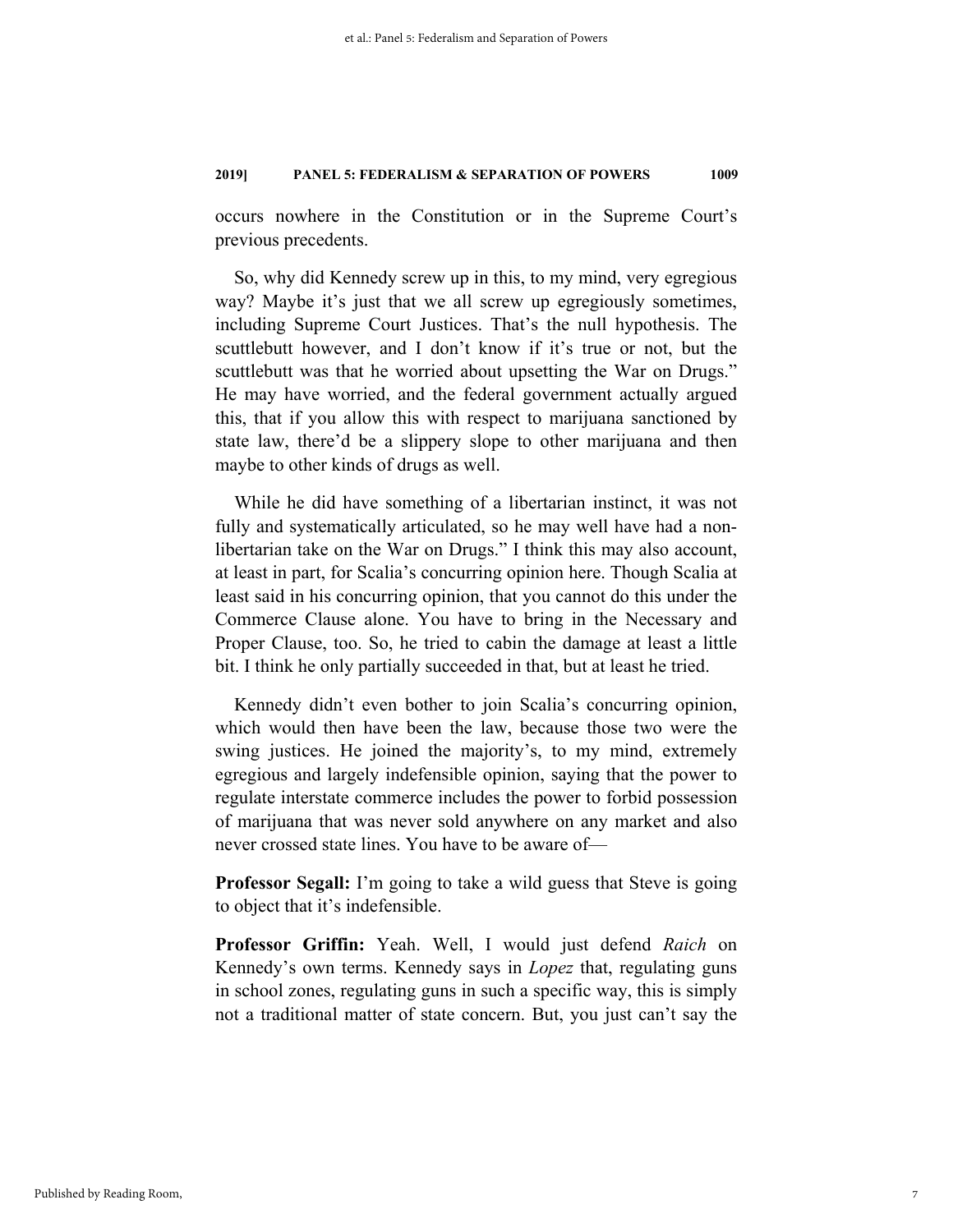same thing about the effort to control drugs nationwide, whether it's a product of the war on drugs or not. Federal efforts to control drugs that flow easily across state lines is something the federal government's been trying to do for a long time.

So, if you're looking at—if you define it super-specifically, maybe the provision of medical marijuana as a traditional matter of state concern, maybe you cause a problem for Kennedy. But otherwise, it flows fairly naturally from what he says in *Lopez*, that he's not going to interfere with the federal government, at least as long as they stick to their previous knitting.

**Professor Kinkopf:** The one point I would add to that is, with respect to accountability, I think the public generally understands who it is that's making their marijuana illegal. In that case in particular, the sheriffs were there with the feds until they realized that Raich and Monson were possessing their marijuana pursuant to California law, at which point the sheriffs and the feds stood off against one another. So, it was very clear who wanted to take the marijuana plants away. It was the federal government. This is an area of traditional federal regulation, of longstanding federal regulation. So, I think, to Kennedy, it just wouldn't have implicated those accountability lines.

**Professor Segall:** Before you respond, I just want to close out this accountability—and I'll give you the last word—accountability discussion with I think what Neil said about the *Raich* case is true in almost every case. I think that politicians—Justice Stevens said this several times in dissenting opinions—that the people know who's ruling and who's running their government. I would just very quickly, moderator prerogative, tell a very brief story that when I moved to Atlanta in 1983 from Nashville, emission control stickers on cars weren't a thing yet in cities below a certain population, Nashville didn't have them. So, I came to Atlanta, and I called the DMV and said, "What do I do?" "Get a license," they told me, said nothing about emission control sticker. I got a ticket for not having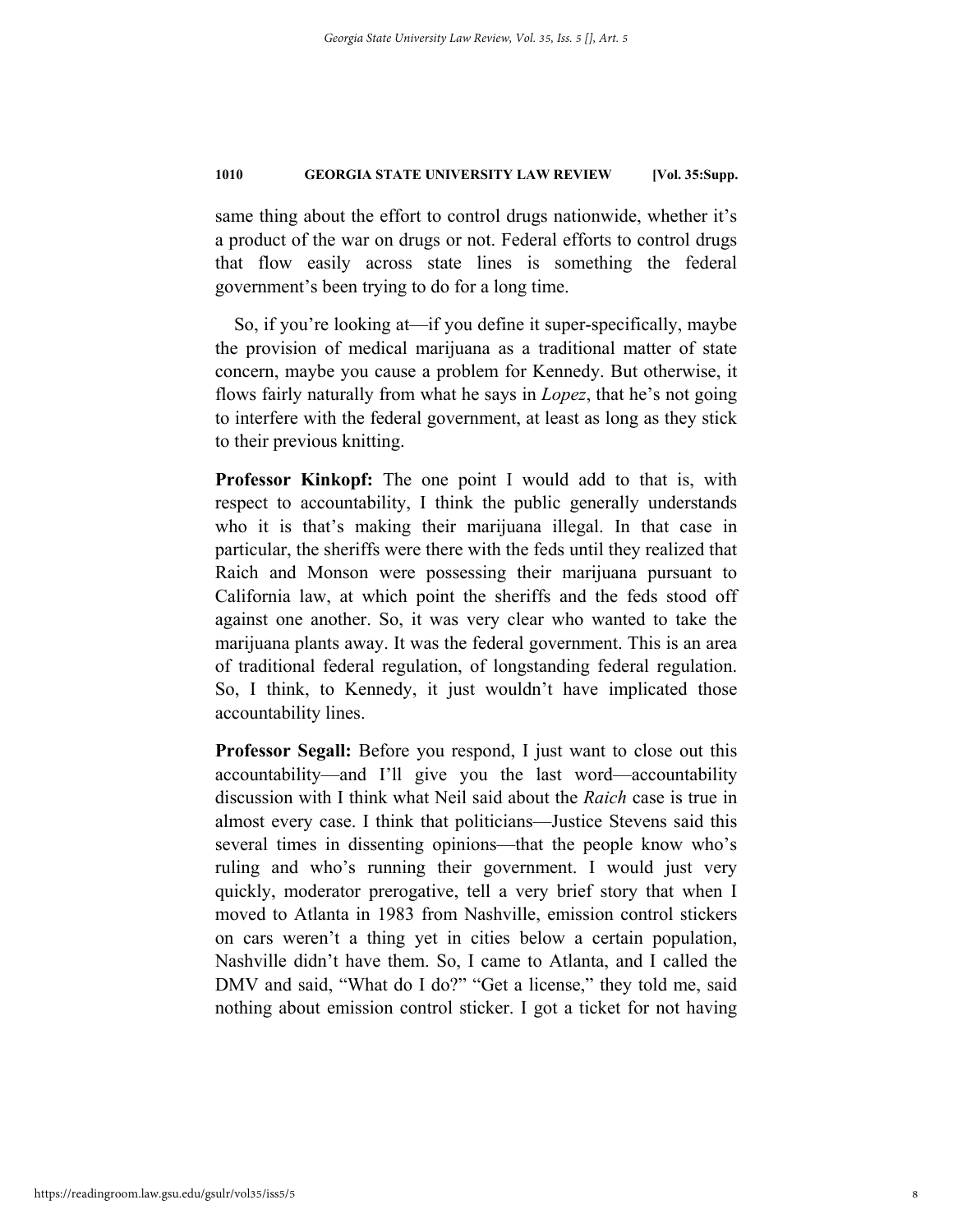one. I appealed it to the judge, to the traffic court judge, and I was doing well, and I was about to win. Then I made the mistake of saying, "I'm clerking for a federal judge. I would follow the law." He said, "This is a federal requirement and a federal mandate, and I hate it, and you're guilty." They, not just federal judges—people know who is making the laws that govern them. So, I'm not sure the accountability doctrine has as much weight as O'Connor and Kennedy thought it did, but I'll give you the final word on this.

**Professor Somin:** Two very quick points on this. Federal regulation of guns dates back at least to the 1930s, roughly the same era as federal regulation of marijuana. So, you can't really distinguish these cases based on tradition. On accountability, there is actually a great deal of survey data which says that the public is often confused about which level of government controls what, which officials control what. I actually have a whole book devoted to these kinds of questions called *Democracy and Political Ignorance*. But I do agree with you that I don't think accountability is ultimately the best basis for federalism doctrine, and it's not easy for judges to determine where the public really understands who's accountable for what and where they don't.

**Professor Kinkopf:** So, Ilya, I agree with your point completely, and I do think it's interesting to point out that the Court never seems concerned about whether the accountability arguments they make are right or not. There's empirical data out there. The Court just asserts, "This is, or isn't, accountable." In case after case, the Court does that.

**Professor Somin:** I agree with you. Do I think O'Connor was probably more guilty of this than Kennedy? I think Kennedy, in his opinions, was more concerned with either the extent to which this creates a federal leviathan that suppresses individuals and the extent to which the federal government might be taking over the machinery of state governments. But, O'Connor, I think, was more explicit in saying that it's really about confusion of accountability.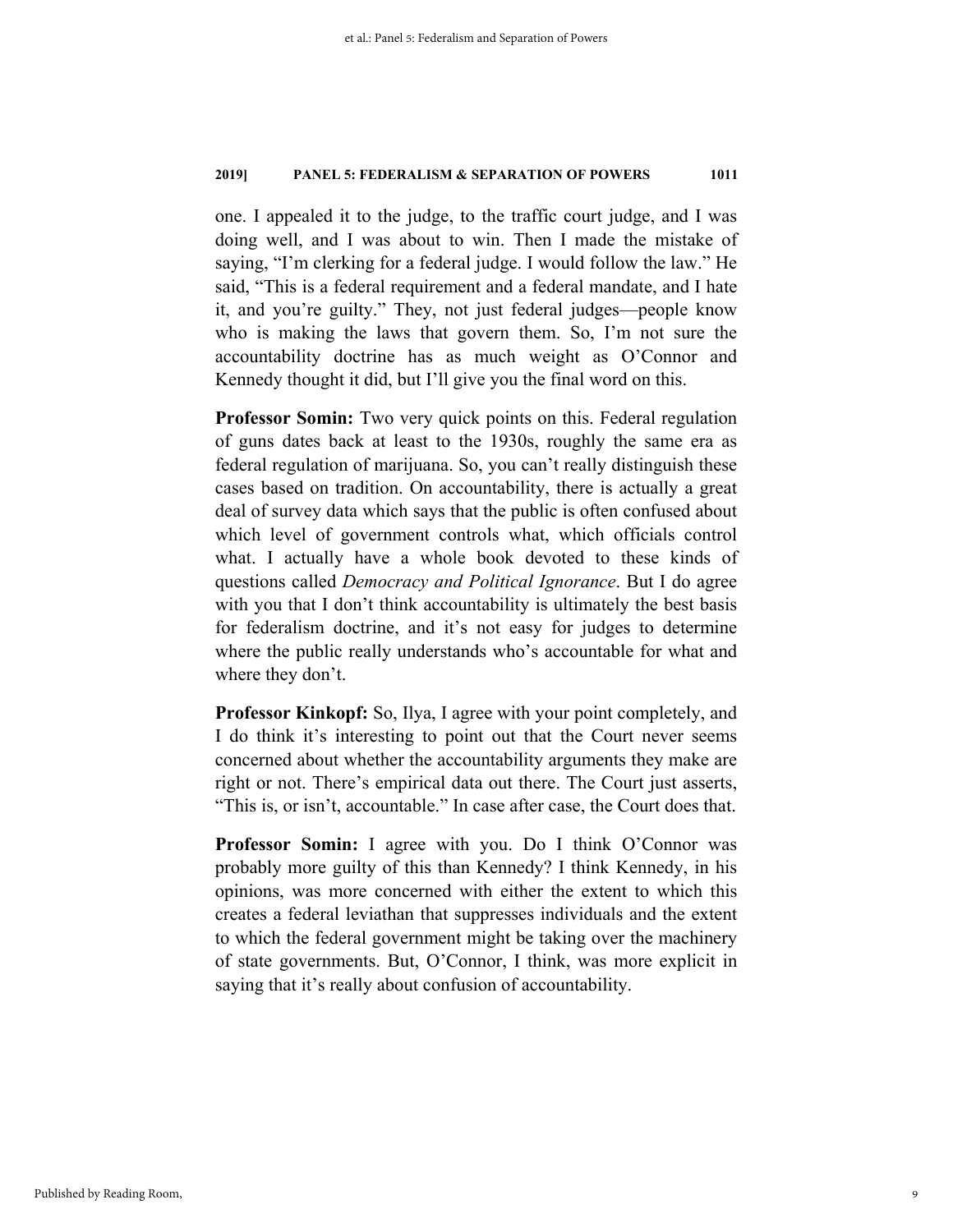**Professor Segall:** So, it's hard to talk about federalism without talking about *NFIB*, the big Obamacare case. I guess I do want to bring in the dignity concept that was discussed earlier. Arguably, people having—especially elderly people and poor people—not having healthcare seems to be a matter of dignity. It wasn't to Justice Kennedy. Steve, do you want to say something about how that case fits into his overall federalism jurisprudence?

**Professor Griffin:** Well, I quail to think what would have happened—

**Professor Segall:** You quail to? Is that a verb?

**Professor Griffin:** Quail, yeah. I quale to think what would have happened if the joint opinion, as I understand it, that would have rendered the whole law unconstitutional, if that had had its sway. As I understand, that the joint opinion objected to the actual outcome, which means Kennedy objected to the actual outcome, where Medicaid became an option. Still, they were going to interfere in a quite severe way with how Medicaid was delivered.

For those of you, I guess everyone, living in Georgia, this is still an issue, because Georgia's one of the states that hasn't expanded Medicaid. I can safely report from Louisiana that we did expand it two years ago and without ill effect. Without ill effect, except a couple of hundred thousand people did get medical care where they didn't have it before and found out they had things like colon cancer and diabetes, which they're now getting treated for. That's safely in the record.

It's not really chargeable, as I understand it, directly to Kennedy, but there is an insouciance behind the joint opinion that doesn't sound much like Kennedy, but he signed on to it. That is not characteristic of what he says in *Lopez*. So, something got to him. It could be—there are these narratives we construct. Ilya gave you an example of a narrative, I've heard it from Randy Barnett, where we're going in the right direction, we're going back to constitutional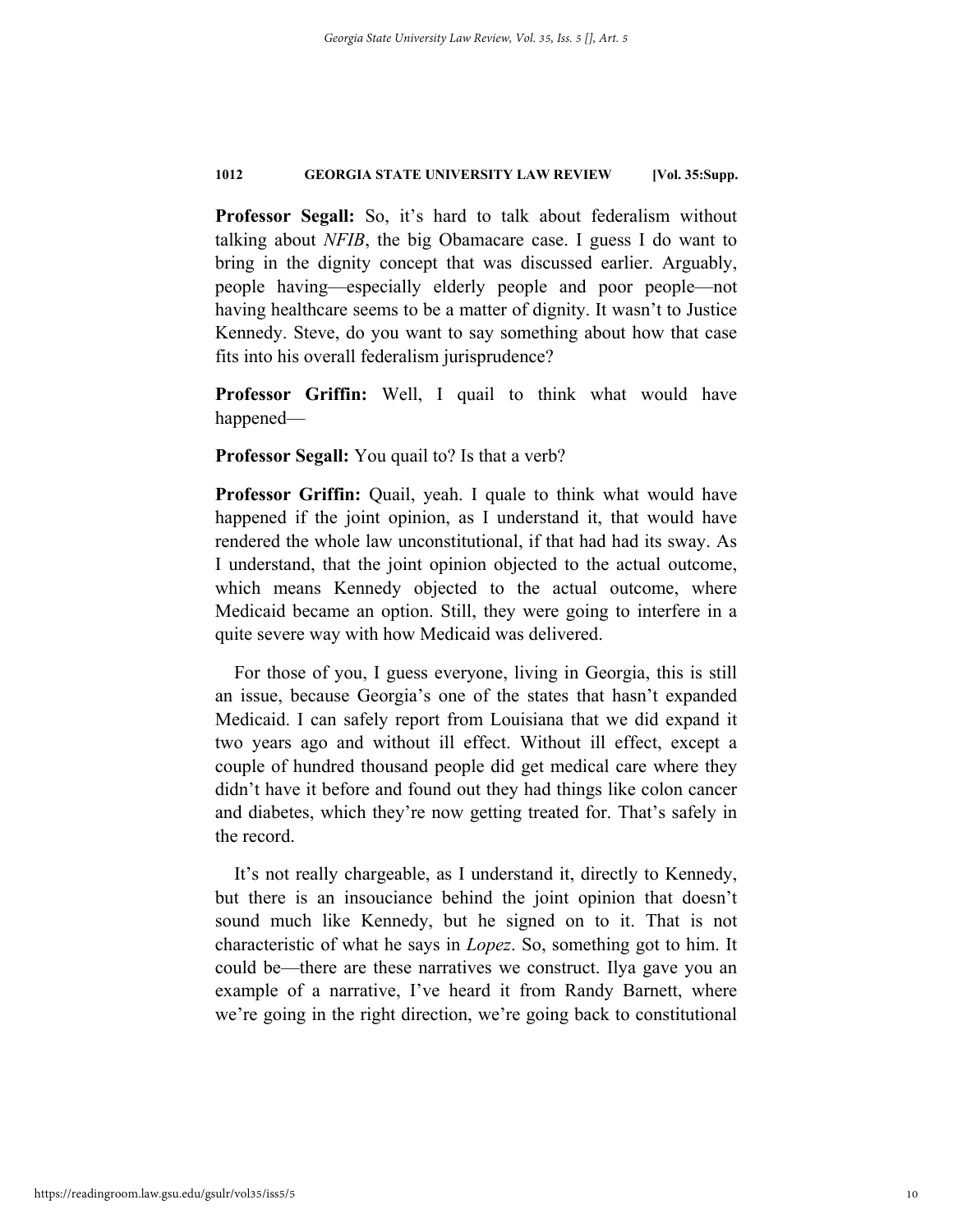liberty and limits starting with *Lopez*, and *Gonzales* was a horrible deviation. That's one narrative.

Another narrative is, *Lopez* and *Morrison* were limited interventions on Scalia. I heard Scalia once say, "Why are we striking down Commerce Clause laws? Because Congress is sending us stupid laws." That was Scalia in his heyday. There's other evidence saying that the Justices didn't really have that a high opinion of the Gun Free School Zones Act, or what they were presented with in the record, and they could have thought maybe the same thing of the Violence Against Women Act. But something else had to happen here because, clearly, their opinion of the administration or what it did sunk to some new low for Kennedy to sign on to a joint opinion that to me is not consistent with the approach he set out in *Lopez*.

**Professor Segall:** I do think, without being too super-legal realist, we could say that the Court upheld the "War on Drugs," the court struck down a gun law, the Court didn't like the Violence Against Women Act statute, and the Court didn't like Obamacare.

I want to talk about term limits for a minute because, as I've mentioned earlier today, the term limits decision, when it came down, was absolutely huge. I actually think an argument could be made it is one of, if not the most, important decisions of the Rehnquist Court because if it goes the other way, we live in a different country. If the Court upholds term limits, and I think there would have been fifteen, twenty states at least that would have done them, we live in a country that's very different than the one we lived in before. Because that would make a big difference to how the Congress operates. I'm not saying it's good or bad. I have no idea. But, it would make a huge difference.

Is that going to come back to us? There might be five votes. That was a five-four decision, and Justice Kennedy was the swing vote. I think we know how four people on the Court would vote on that again. Is there a chance that case is coming back?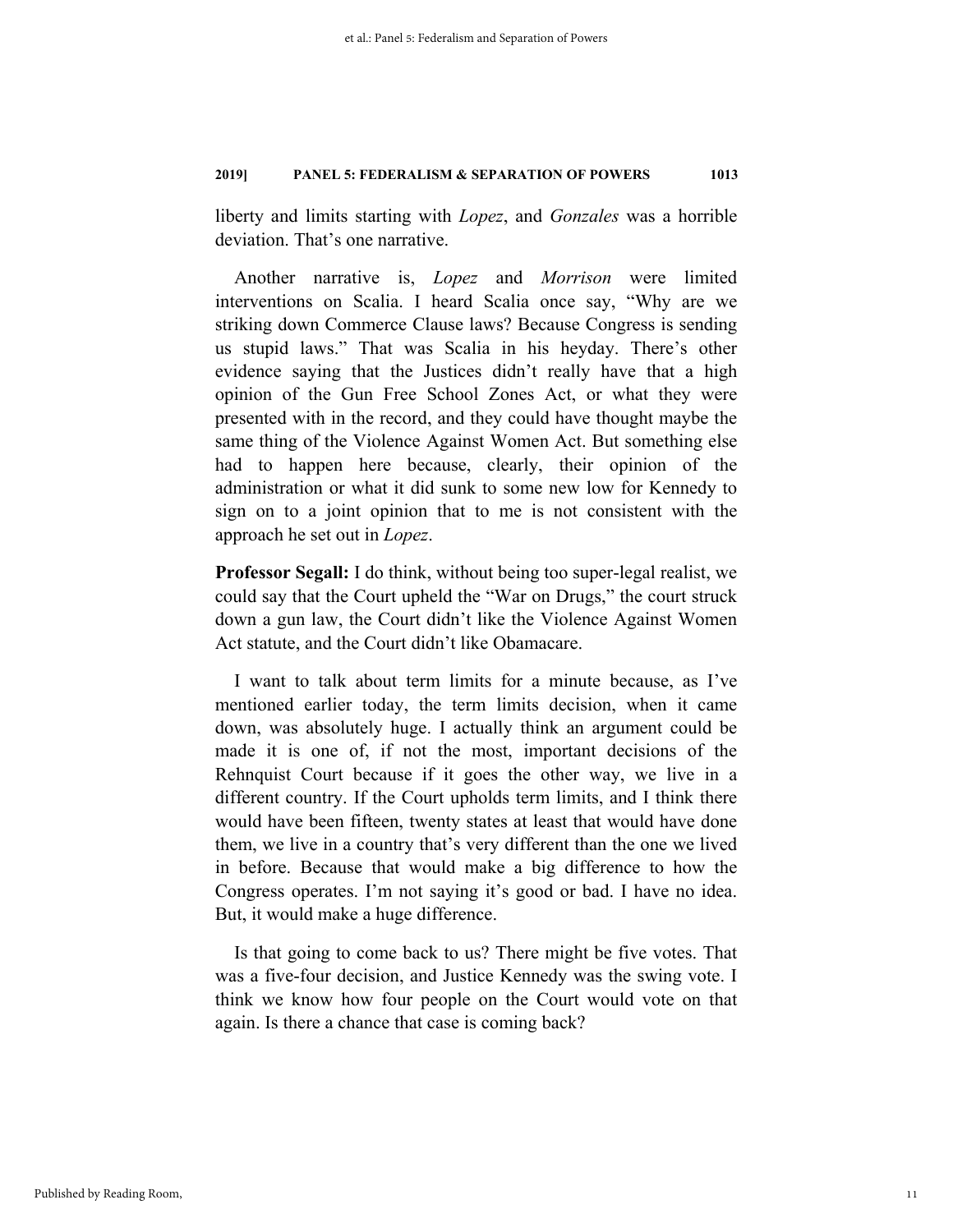**Professor Griffin:** I have one speculative thought on that, but I—

**Professor Kinkopf:** My speculation is no because of 1994. So, what fueled that was the sense that the Democrats had a majority in Congress for decades and seemed to have a lock on it. Even going into the wave election, the tidal wave election of 1994, there wasn't a lot of sense that Democrats were going to lose the House that year. So, the only way for Republicans, that they saw, to get the Democrats out was through term limits. Republicans eventually—Newt Gingrich came up with the Contract with America, and Republicans actually won the House the old-fashioned way. Since then, I really haven't heard a peep about term limits.

**Professor Segall:** Democrats are going to start talking about it.

**Professor Kinkopf:** Democrats will talk about gerrymandered districts all day long, but I don't hear Democrats talking about term limits.

**Professor Griffin:** I think, at the very least, it would all have to be recalibrated, both parties, if they thought it was a good idea because—each state would have to be recalibrating, "How will this affect us and our relative power in Congress if we unilaterally disarm in terms of seniority?" Back then, before the decision, there was much more a sense of, "Well, this might sweep across the whole country." The whole country would be participating, and no state would be necessarily disadvantaging itself if it adopted term limits and others did not. But, that would all have to be recalibrated, and I don't know how the politicos would come out on that.

**Professor Somin:** A couple of points on this. First, as you suggested, obviously this thing has moved way down the priority list of Republicans and conservatives, probably for exactly the reason that you suggested. Second, I do think it's possible that at some point, one or two states, maybe for idiosyncratic reasons, would try to do this, and maybe it would come back to the Court. But if it did, and the Court did uphold term limits, I doubt that it would be this big sea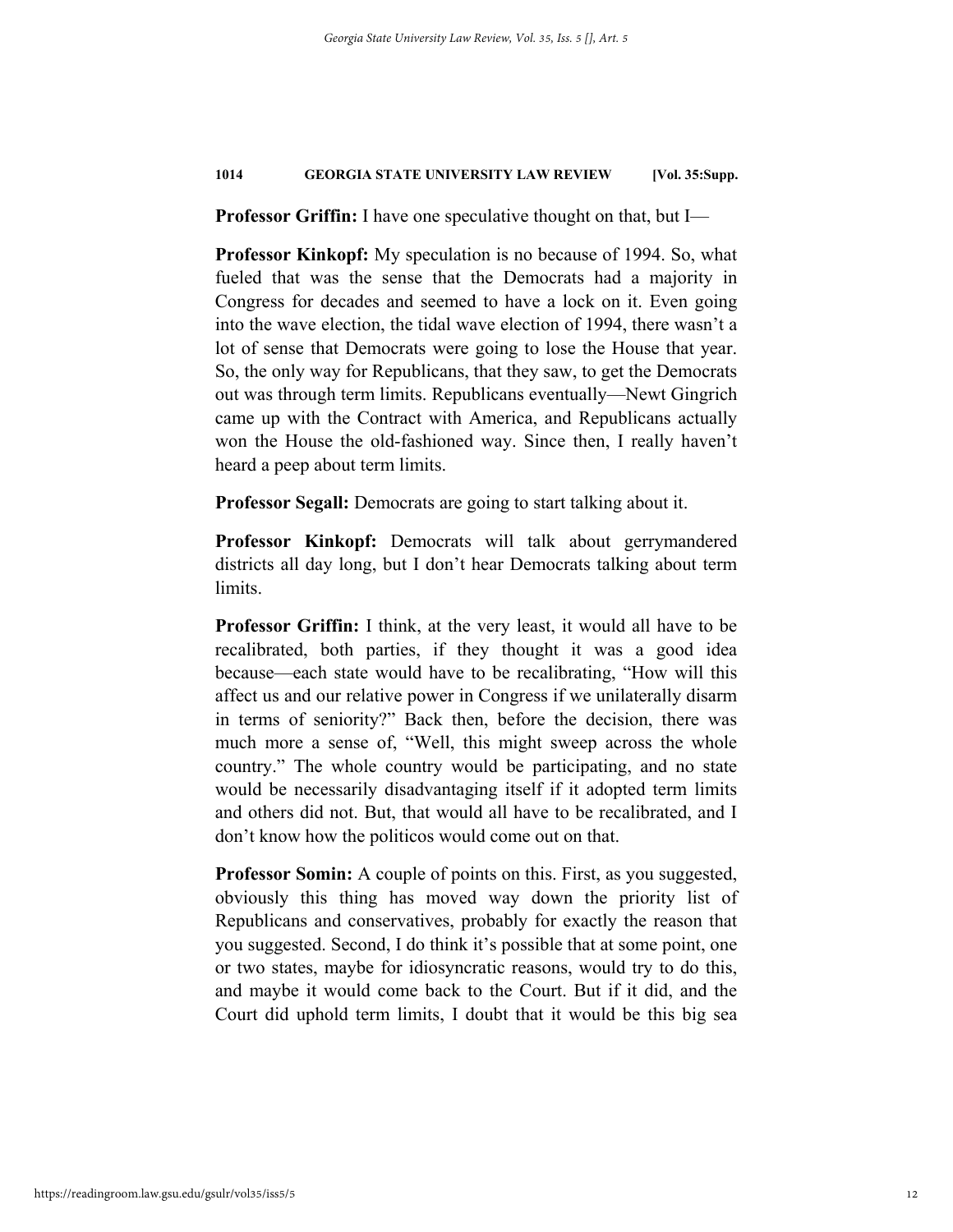change, partly because fewer states would do it than might have done it in the '90s, and partly because it might not make very much difference if they did do it.

Political scientists find that incumbency advantage has been going down in recent years in terms of how significant it is to elections. We see that with the House of Representatives changing hands multiple times in recent years, possibly again a month from now. So, it'll matter less for that reason.

Also, with a political system that is more polarized between more homogenous parties, at least more ideologically homogenous parties, there's less room for discretion by individual members of Congress than there might have been before. So, even if it did happen, it wouldn't make a huge difference in terms of governance. At least that's true for the near future. We can imagine, if twenty, thirty, forty years now we're back in a party system more like that of the period before 1994, maybe things would be different then. But, we're a long way away from that.

**Professor Segall:** I'm going to throw a question out at you all that I did not advise you about, so I apologize. But, in this last term, Justice Kennedy apparently gave up on the redistricting issue, which is, I think, one of the biggest issues we have as a culture and a country today, the whole gerrymandering issue. I think it can be phrased in many different ways, it can be phrased as a First Amendment issue, it could be phrased as a federalism issue, it could be phrased as a justiciability issue, which is pretty much how—were we surprised how Kennedy gave up on that? Because once he gives up on it, and he retires, we know that this issue is probably going to be gone for a long time, and the Court is saying to the political system, "You guys work it out." Was that a surprise?

**Professor Kinkopf:** Not to me. I wouldn't go so far as to say he gave up on it. He occasionally would hint that he might be able to see his way to something, and he kept this kind of tease going and then eventually just decided, "Well, no."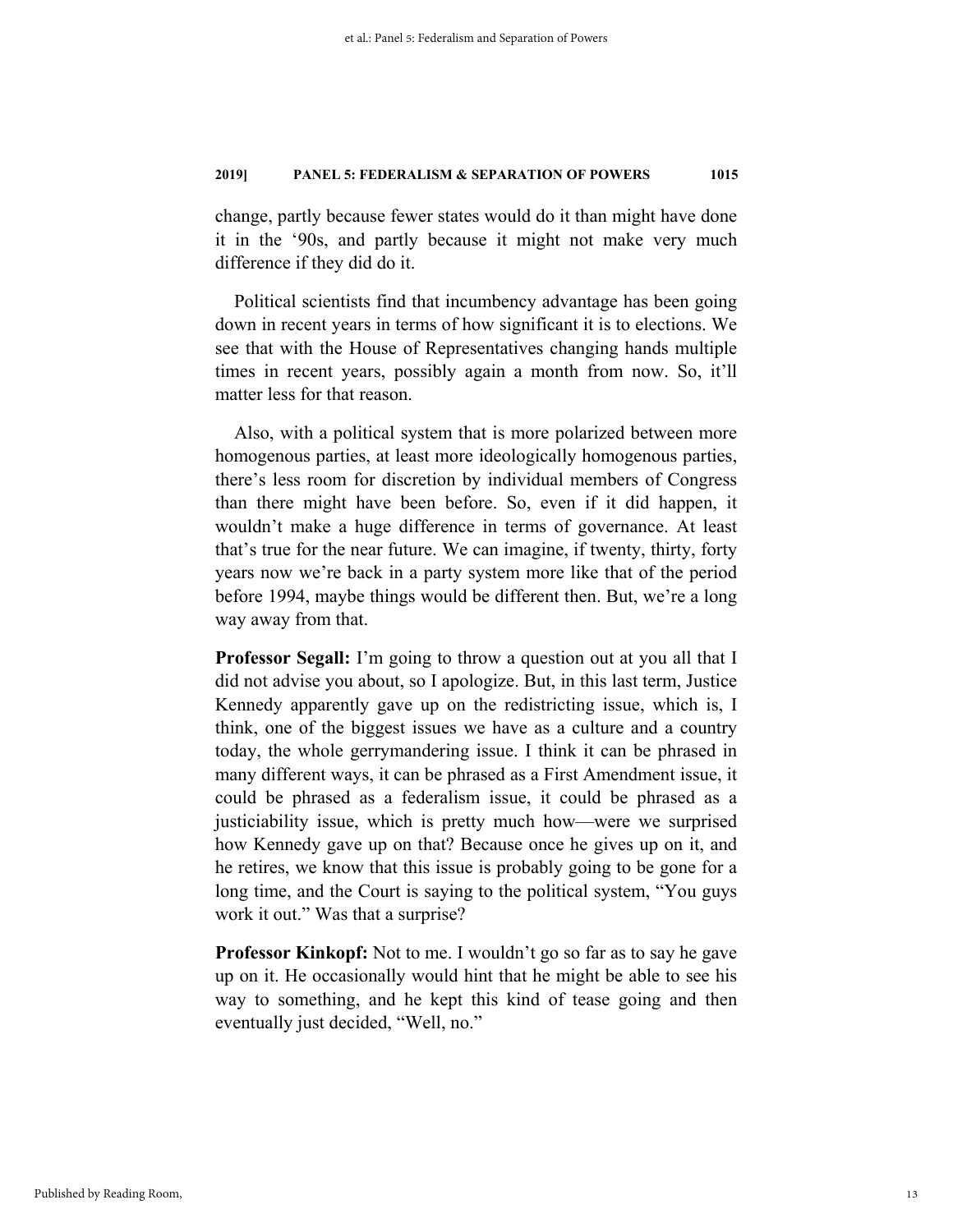**Professor Griffin:** That's the way I would put it as well. I'm not sure he was ever that seriously interested. Well, it didn't surprise me that he didn't go for it.

**Professor Segall:** Do you think he should have?

**Professor Griffin:** I think it would be—there, I would have to defer to the voting rights experts on whether there was a standard. You'd have to have a standard people could understand. At the same time though, it seems to me, the fact that the Supreme Court maybe can't make up its mind, or he couldn't make up its mind, that is not stopping this litigation because there are just some especially egregious circumstances still going on there in the states.

**Professor Segall:** Let's move to separation of powers. Neil, do you think that Justice Kennedy had a coherent approach to separation of powers across the board? If he did, what was it?

**Professor Kinkopf:** Well, I don't know if I'd go that far. But, I do think his opinion for the Court in *Zivotofsky* is really important and will continue to be important. So, until very recently, the Court used to operate in one of two modes in separation of powers cases. Either it was quite formalistic, which tended to be pro-President, or it would be highly functional: look at how the law actually operated in the world, do a balancing test, and overwhelmingly defer to Congress. It would be one or the other. So, you can think *INS v. Chadha* is formalism. *Morrison v. Olson* is functional balancing.

Justice Kennedy in *Zivotofsky* was not formalistic at all but, rather, was highly functional, highly attuned to what was going on in the case, the facts and circumstances of the case.

**Professor Segall:** Give the quick background, give the quick background.

**Professor Kinkopf:** I'm sorry. *Zivotofsky* is the case where Congress had passed a law giving individuals a right to have their passport well, their certificate of birth or passport—designate their place of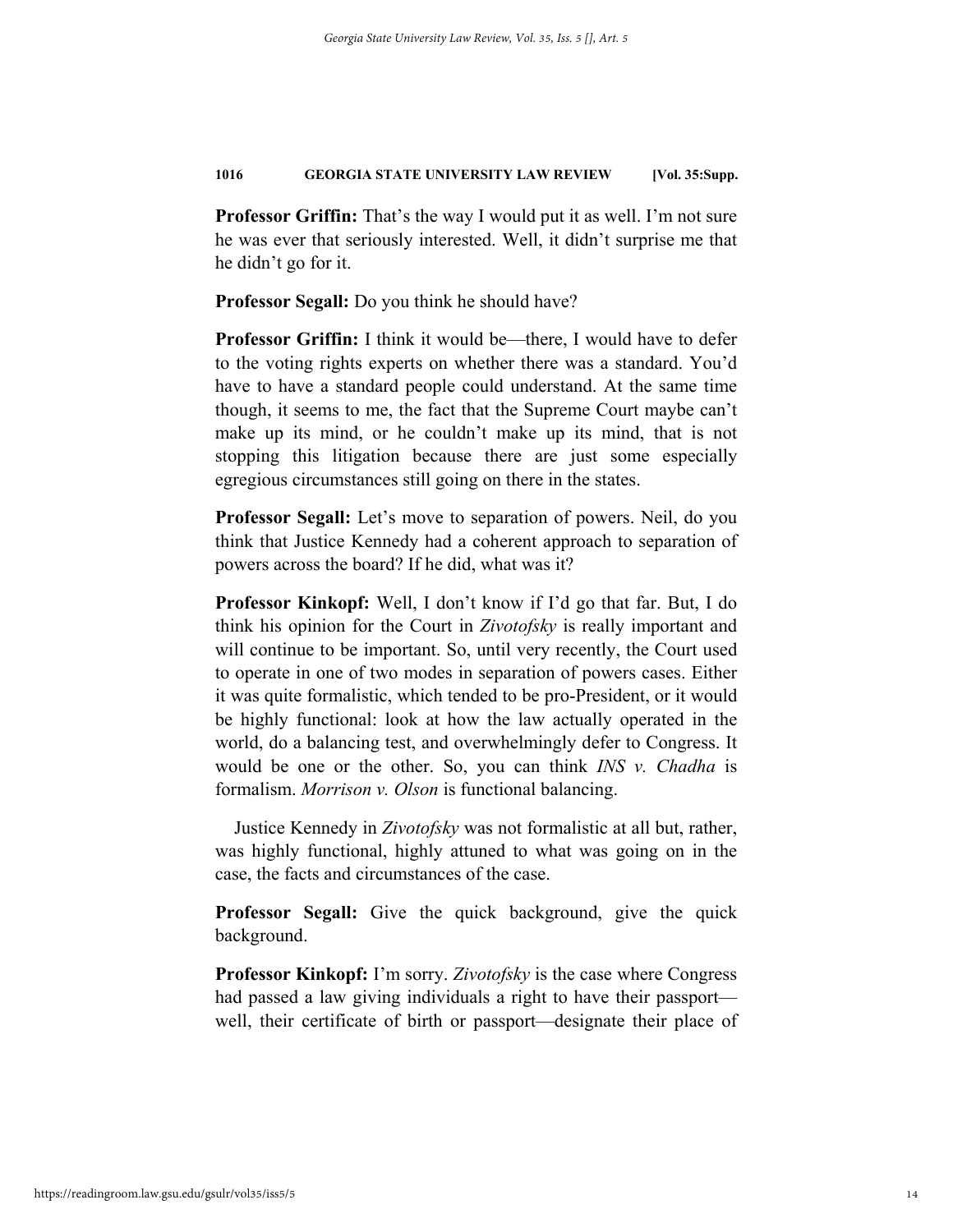birth as "Jerusalem, Israel" rather than just "Jerusalem." U.S. policy up until that time—up until Trump took office—was that we have no position on what country Jerusalem is in. It's just Jerusalem. We're neutral as to the sovereignty relating to Jerusalem.

So, the statute is contrary to that determination. Parents of a child born in Jerusalem ask that the passport be designated—bear the designation "Jerusalem, Israel." The case went to the Supreme Court as to whether or not the President had to comply with the statute because the President directed the State Department not to put that designation on any passports or conciliar records of birth.

Justice Kennedy wrote the opinion for the Court, striking down the statute. He employed a highly functional balancing test to get there. So, that's unusual. He employed a functional balancing test but did it in a way that was not deferential to Congress, to Congress' power, but rather was highly attuned to the needs of the President. So, the case recognizes, in the President, a recognition power, which resides in the President by implication from the Reception Clause. The Constitution authorizes the President to receive ambassadors, and the act of reception is an act of recognition of the country that sent, and the government that sent, the ambassador. So that, coupled with a lengthy review of history and historical practice, for Justice Kennedy, synched the case that the President holds the recognition power.

But still, the Court had to determine whether or not this designation on a passport was inconsistent with the President's recognition power. In dissent, Justice Scalia made a powerful argument that it's not, that the President can recognize or not recognize anyone he wants to. Congress has the power over passports just like Congress has the power over tariffs. Congress can say that goods imported from Jerusalem shall be taxed as goods imported from Israel, or taxed as goods imported from Palestine, or taxed as goods imported from Uzbekistan, right? It has complete authority to say how they will be taxed.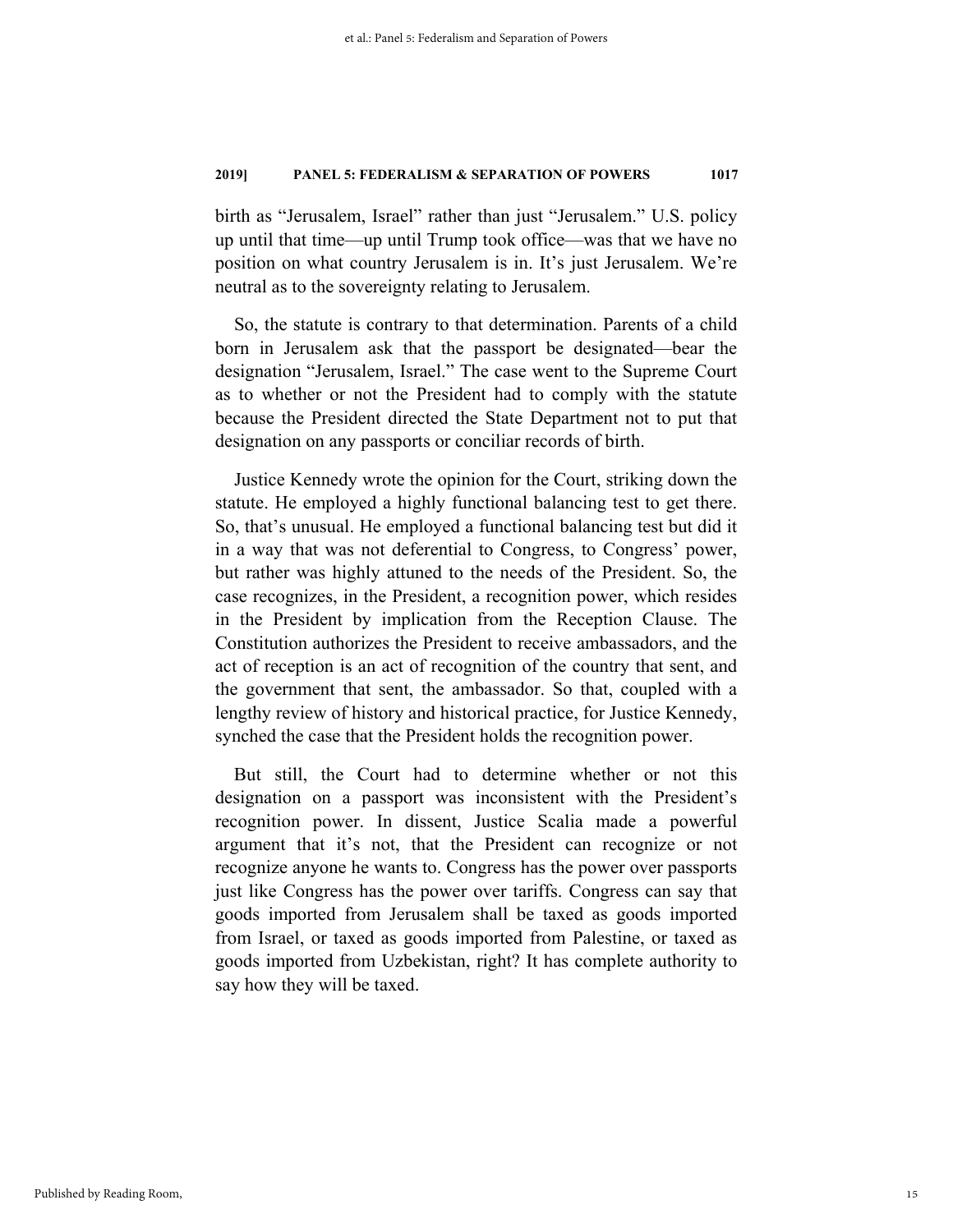Nothing in that determination reverses, as a formal matter, the President's recognition decision. Justice Kennedy didn't go that way, and I think it's important that he didn't. I think he recognized something that the dissent really doesn't take up, but if that line of thinking is right, then Congress—

**Professor Segall:** Scalia's, Scalia's line of thinking.

**Professor Kinkopf:** Right. Then—Congress holds the spending power. Congress could pass a law then, fully within its spending authority, that says, "No money shall be spent to issue a pardon." Congress has the spending power, "Go ahead, Mr. President. Try to issue a pardon, but you need paper." That paper is going to be purchased, and that's the spending power. At some point, Congress's own authorities come into conflict with Presidential power in such a way as to undermine the President's ability to exercise that constitutional power.

Now, where that happens is a very difficult question, and whether Justice Kennedy got it right in that case we can argue. But, I think it's an important way to think about separation of powers questions. I will say, it's not the only case where the Court has done that. If you look at the Court's opinion in *Free Enterprise Fund*, which is a case involving the removal power with respect to a board within the Securities and Exchange Commission. The Court in that case—it's an opinion written by Chief Justice Roberts, but it applies functionalism. Justice Roberts begins the opinion by lamenting, "No one has asked us to overrule *Humphrey's Executor* and *Morrison v. Olson*, so we don't do that. We apply that framework." He seems to want to do that, but, "No one asks, so we won't."

# **Professor Segall:** Yet.

**Professor Kinkopf:** Right. "We won't, yet." So, he does the functional balancing test that *Morrison v. Olson* had offered, but he does it not with an eye toward deferring to Congress' judgment or deferring to the outcome of the political process. The President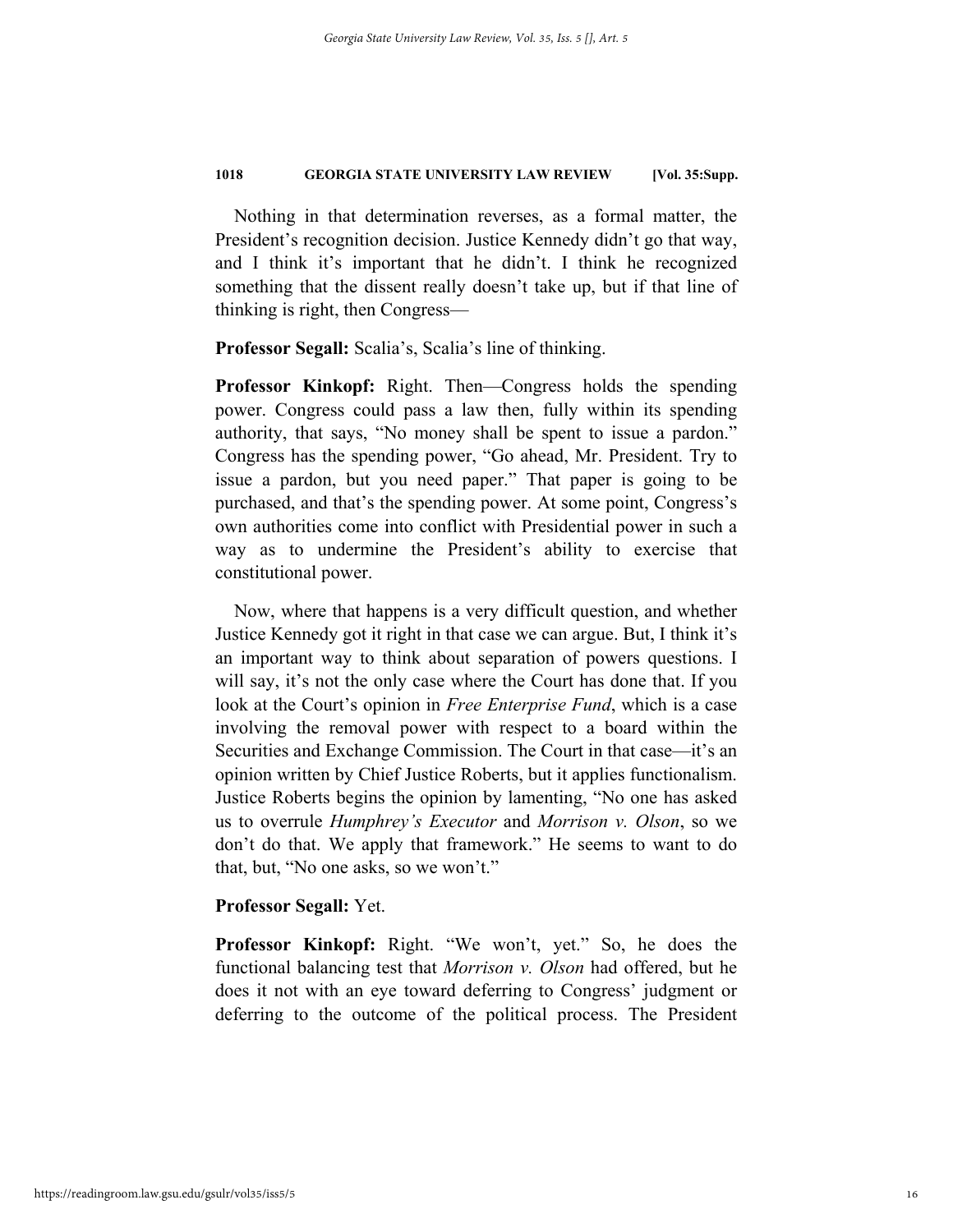signed the law, after all. Instead, he does it with an eye toward preserving Presidential power. So, it's this new functionalism that replaces deference to Congress with deference to the President.

**Professor Griffin:** I wanted to say, I divide up the cases a little differently, but I do see some strong consistencies. Usually, when we talk about separation of powers, we imagine we're talking about cases where the Court is coming in between two other branches of government, and they're resolving things just like *Zivotofsky*. But, there was another very important theme for Kennedy's service on the Court, already mentioned by quite a few people, which is a reaffirmation of the judiciary's role.

This was not only important to cases like *Boerne*. Arguably, it undergirds his approach to the detainee cases, where he's against the Bush administration, and the Bush administration got tired of losing, but they kept losing, and they kept going back to Congress. Congress arguably—and the President—were cooperating. Arguably at the zenith of their power is a case like *Boumediene*. But, Kennedy kept a part of the majority, kept turning them down.

So, that deserves its own comment, but there is a consistency in *Boerne* and *Dickerson*, *United States v. Morrison*, even I add in *Bush v. Gore*, which is a strong reaffirmation that the judiciary is a player here, "We're going to wait—we're going to weigh in." Kennedy was always on that side all the way through.

The other consistency, to me, is that Kennedy was always a fan of Justice Jackson's concurrence in *Youngstown*. There's a slightly earlier case involving, I believe, the use of the death penalty in the military, *Loving v. United States*. It's useful for laying out his approach to separation of powers. To me, especially when you add on the foreign policy function, I don't divide up the cases so much formalist or functionalist. I look at them in terms of, "Are you talking about a shared power approach, or an exclusive power approach?"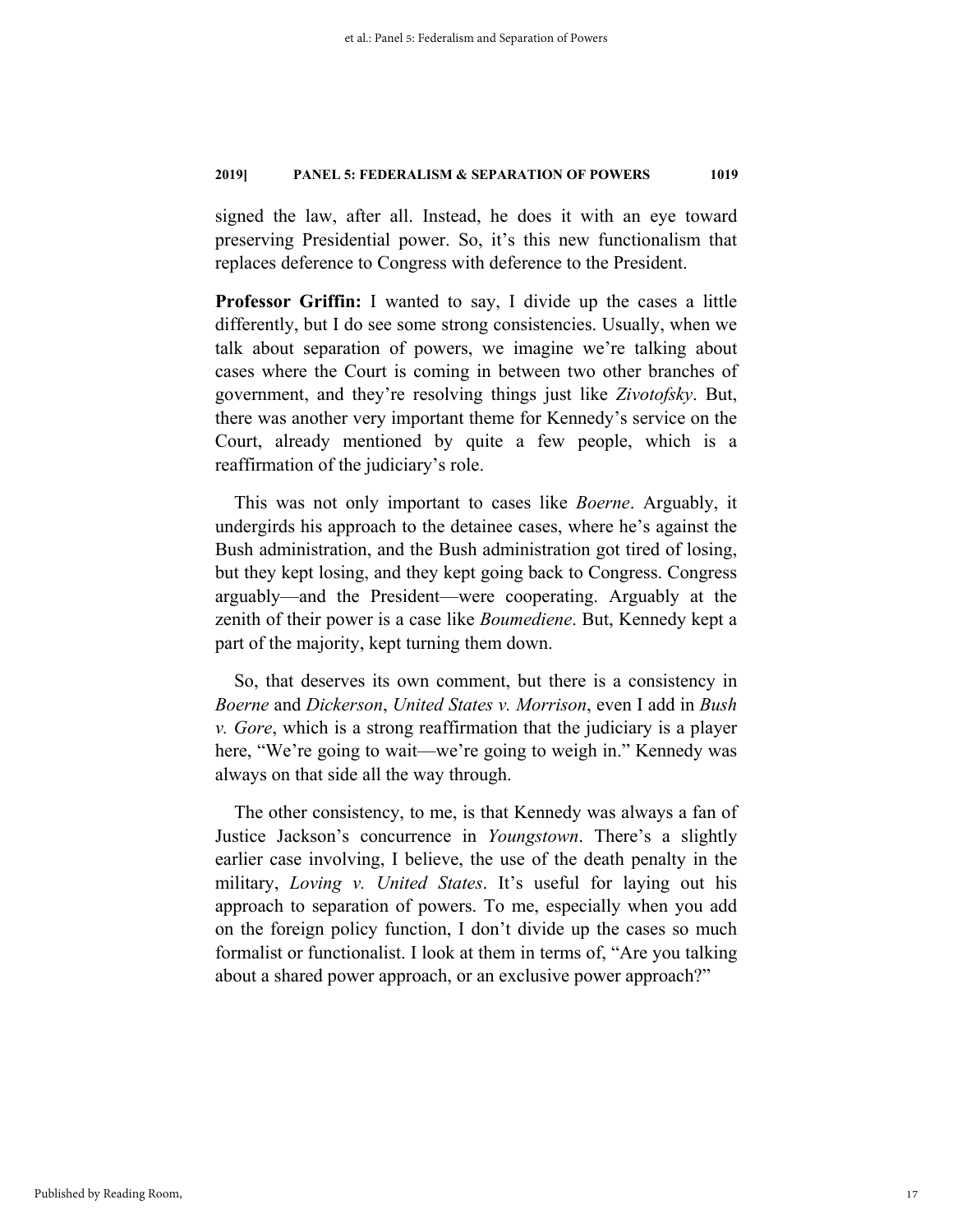*Zivotofsky* arguably rests on the recognition of an exclusive power, the recognition power. But Kennedy's general approach, perhaps I'm operating on a high theoretical plane here, but Kennedy's general approach in that case is very clear, it's a shared power approach. He says, "I'm resolving this case totally consistently with Jackson's concurrence. I'm adhering to my earlier line, but this just happens to be a very rare situation where, actually, the President does have an exclusive power." But the general framework is still one where he's not going to decide the case just on that basis. He is going to look at Congress's role and consider those interests in tandem. I see that as a very consistent approach on his part.

**Professor Segall:** Steve wrote me an email talking about the festival of judicial supremacy that Justice Kennedy championed. I wish I called this conference that. The festival of judicial supremacy would have been about the most accurate title for this. Do you want to weigh in on that?

**Professor Somin:** Yes. I'm not as much of a separation of powers scholar as I'm a federalism scholar. It may be for that reason that I see less consistency in the separation of powers jurisprudence of Kennedy than in the federalism jurisprudence. I can see how sometimes he says the President has a really important power and we defer to him for formalist reasons and sometimes functional ones as well. On the other hand, the detainee cases don't seem to fit that very well, particularly in *Boumediene*, where he goes against not only the President but Congress also.

So, at the very least, there's another variable here, which is whether he thinks that there was some important individual right that needed to be protected, like habeas, or whether he thought that the political process was prone to abuse, as he quite correctly probably thought that it was in this instance. Neither Congress nor the President was likely to care about the interests of non-Americans, or even perhaps sometimes American citizens captured in the War on Terror..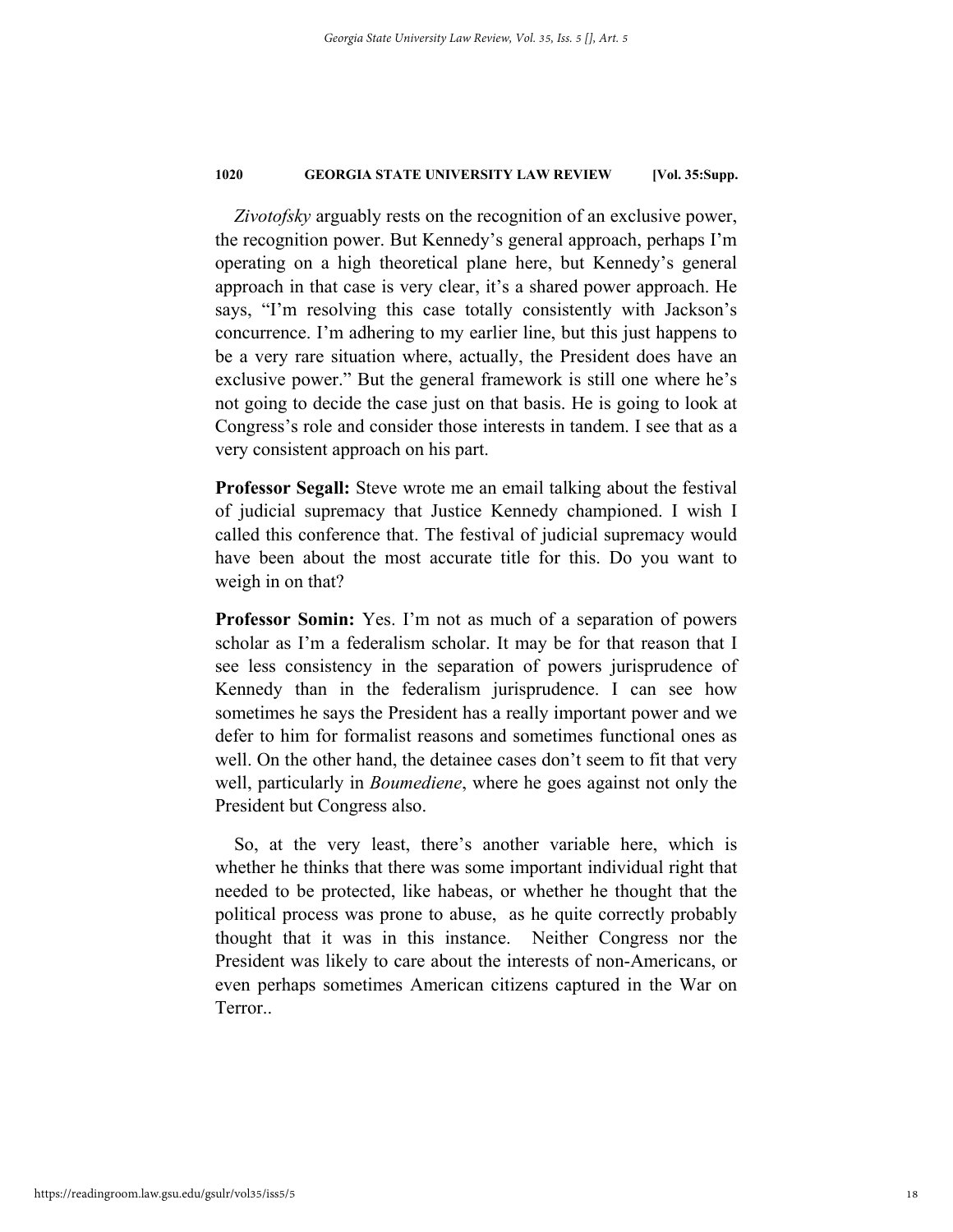I don't think he had a clearly integrated vision of how separation of powers was supposed to work in the way that, I think, he did, to some extent at least, have a clearly integrated vision of federalism. So, you see inconsistencies. You also see that in the travel-ban case, which was discussed on the previous panel. That was a case where, first, what the President was doing in some ways went against what Congress had said, that you can't discriminate on base of nationality in issuing visas. He was willing to go along with the majority in sweeping that under the rug.

Second, even more egregiously, he went against the whole pattern of his prior jurisprudence in other discrimination cases, including other cases where discrimination was a matter of intent and not necessarily a matter of what was in the text of an order or a statute. As Eugene Volokh suggested in a previous panel, he may have done that because he thought there's a difference between immigration and other things. But, that's not only a formalistic distinction, it's a formalistic distinction that is nowhere to be found in the text of the Constitution. It is another somewhat ad hoc consideration relative to the rest of his jurisprudence. I think it further reinforces how his separation of powers jurisprudence did not have the kind of consistency that at least a lot of his federalism jurisprudence did.

**Professor Segall:** I don't think anyone today, and I might be wrong, has suggested that Justice Kennedy cared much about the text of the Constitution. Steve, did you want to—?

**Professor Griffin:** Well, I just think the detainee cases are really interesting. Why does—if especially once the Bush administration teams up with Congress, something that didn't happen initially—why do they keep losing? My understanding is there are high level officials in the Bush Administration who seriously considered after *Hamdan*, telling the Court, "Go soak your head. We're not interested in complying with your vision." But part of it, from a Kennedy point of view, would be, they're not simply making detainee policy, they're also attacking the judicial sphere by refusing to allow us to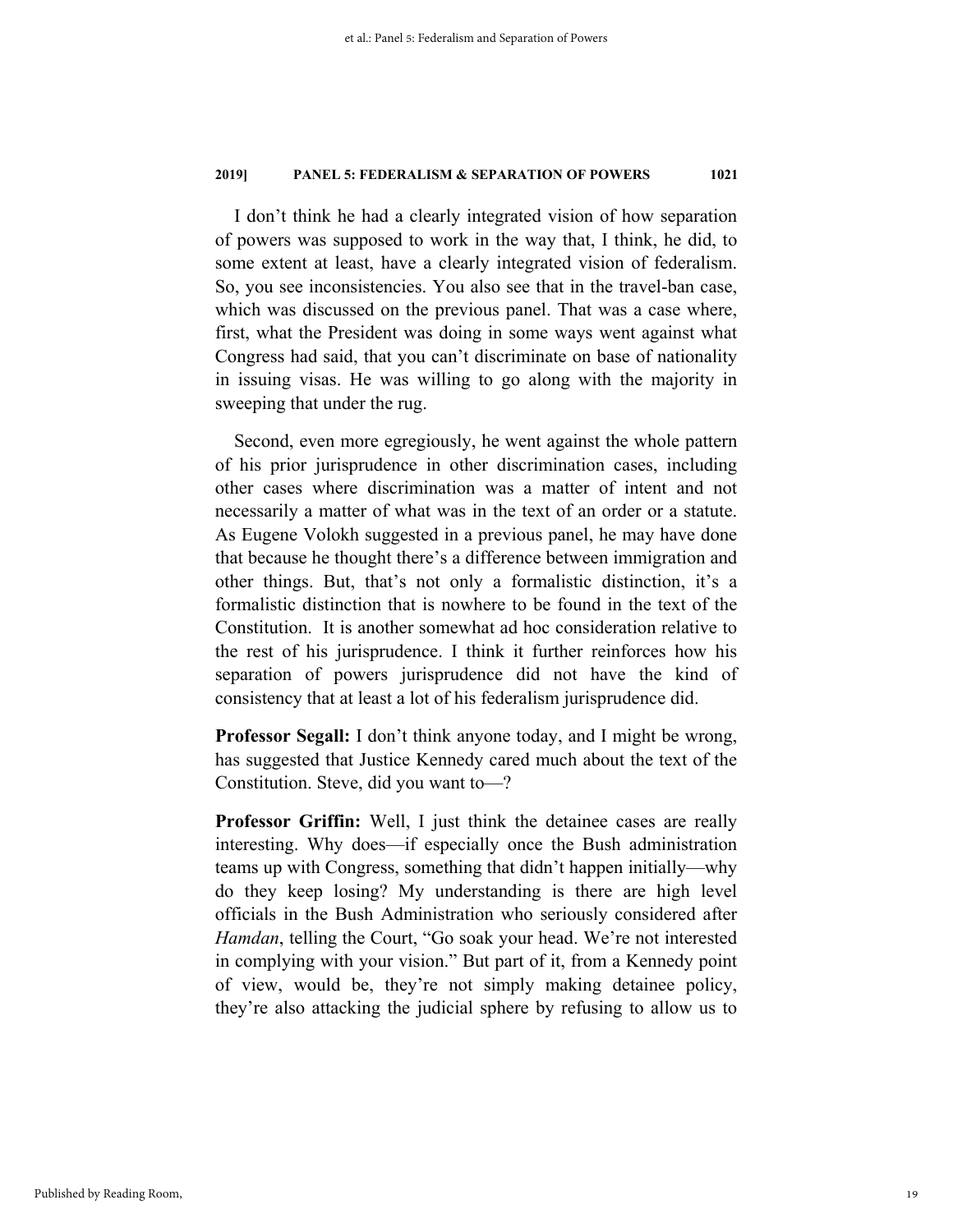put our oar in. There could be a theme there of liberty and rights, but, to me, it's subsumed, in at least *Boumediene*, to a fear on his part that the sphere of the judiciary is being compromised. It was an aggressive attack, an encroachment, an obvious encroachment on the power of the judiciary.

The other thing about the detainee cases, I think, that's very important to keep in mind is, true, other political branches are acting together, but how much explanation are they really giving, to the Court or the American people, for the course of action they're taking at Guantanamo? Souter points this out. Other people point this out. From the Court's point of view, these detainees, whatever you think about them, are just languishing. They don't really have—especially early on—they don't really have any plan. They deserve a plan. They don't really have any plan, and furthermore, they're not really explaining to the American people, not only what's going on at Guantanamo but what's going on with respect to the War on Terror. I think that's still causing us problems, actually.

**Professor Segall:** Go ahead, Neil.

**Professor Kinkopf:** So, I think *Boumediene*'s a really important case for these purposes, and it ends with this pay-in to *Marbury v. Madison*, that the Constitution—the government cannot turn the Constitution on and off. Clearly, I think, Justice Kennedy has in mind the torture memo, which was released after oral argument in *Hamdi* but before the Supreme Court issued that decision. I can't imagine overstating the impact that must have had on the Court. Clearly, that's what he has in mind with *Boumediene*, that the plan in that and other documents that had come out is, "We want to hold people in places where they won't have constitutional protections."

So, you have an executive branch that's trying to dodge the law, which seems problematic on a host of levels, not the least of which is the one you're pointing out: judicial supremacy. So, Kennedy thinks, "They're hiding them from us. We have to be here to uphold individual rights, and that's our authority and our power."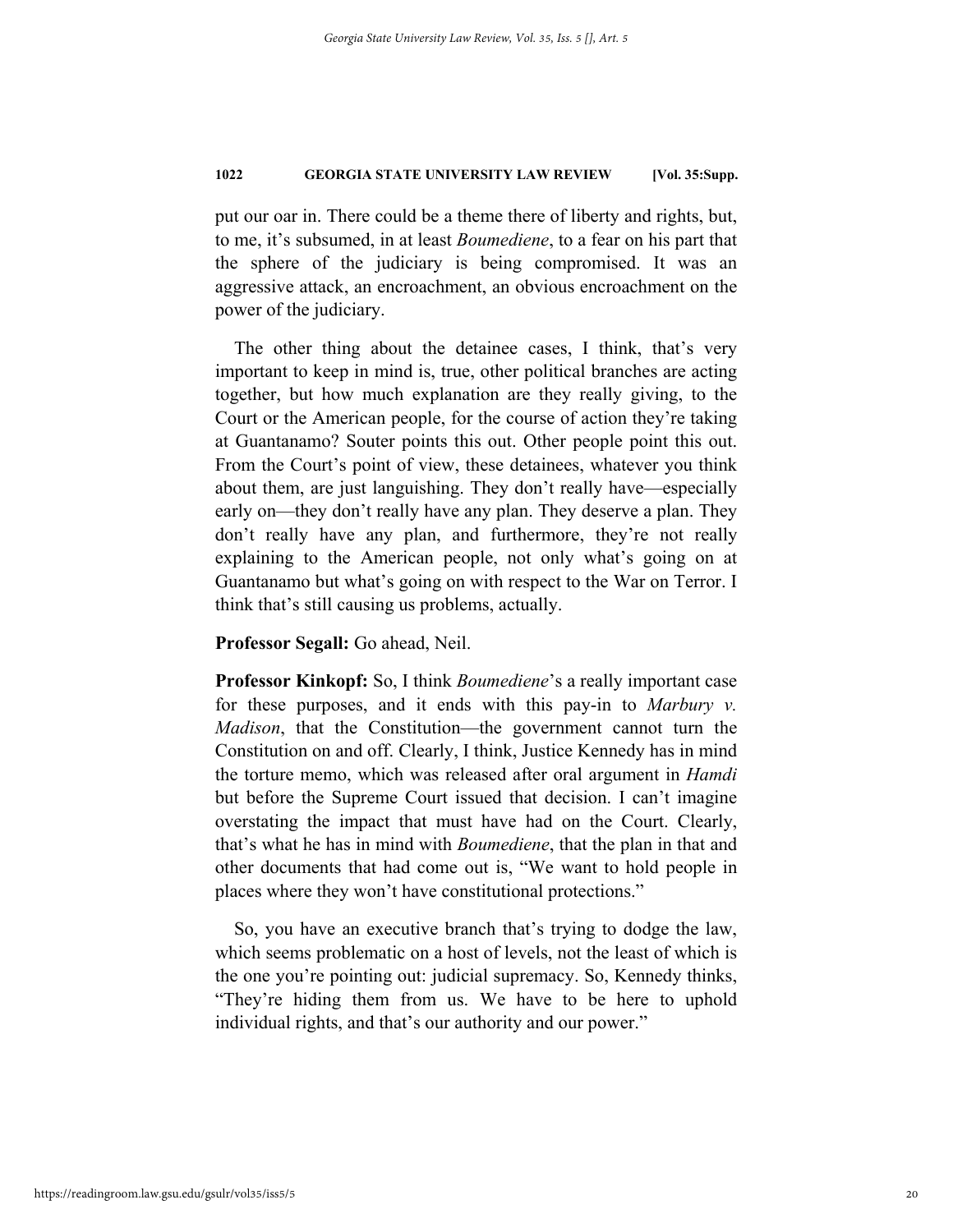But then, you contrast that, as Ilya does, with the travel-ban case, where Justice Kennedy writes his separate statement saying, "Well, that just makes it all the more important that the executive branch takes seriously the idea that the Constitution applies here, that we're out of it." There are real echoes between that and his opinion in *Alden v. Maine*, where he upholds sovereign immunity in both federal and state court for state employees, bringing Fair Labor Standards Act claims. But he notes, "Of course, *Garcia* is still good law, the Fair Labor Standards Act still applies to state employees, and I'm sure the states won't violate it."

**Professor Segall:** I want to talk about *Boumediene* just in a more practical sense. Lee Epstein—and Lee's in the next panel—Lee Epstein, Erwin Chemerinsky, and I we were on a panel in March of the year that *Boumediene* came out. We were all asked what we thought about *Boumediene*, how it would come out. We all said, "Well, ask Justice Kennedy." Then, I suggested that he was going to take a very anti-formalist, functionalist approach and rule against the executive branch. But in fact, isn't it true that much of *Boumediene* is symbolic, in the sense that—what the Court did in that case is it said, "The prisoners at Guantanamo Bay have more rights than the Congress had given them to appeal to the D.C. Circuit," but they didn't spell out what they were, not a burden of proof, not on how they're going to establish their innocence.

Then, the D.C. Court of Appeals, for years, and years, and years, dismisses almost every claim and doesn't give anybody any rights, and, it gets worse, the Supreme Court never takes cert. again, of any prisoner case in the face of public statements by D.C. Circuit judges, that, "You need to take responsibility for the decision you issued, and tell us what to do with these cases because we're not going to let alleged terrorists go." They never took a case again. So, is it judicial supremacy or is it judicial symbolism?

**Professor Griffin:** Well, you're talking about Judge Randolph, I think.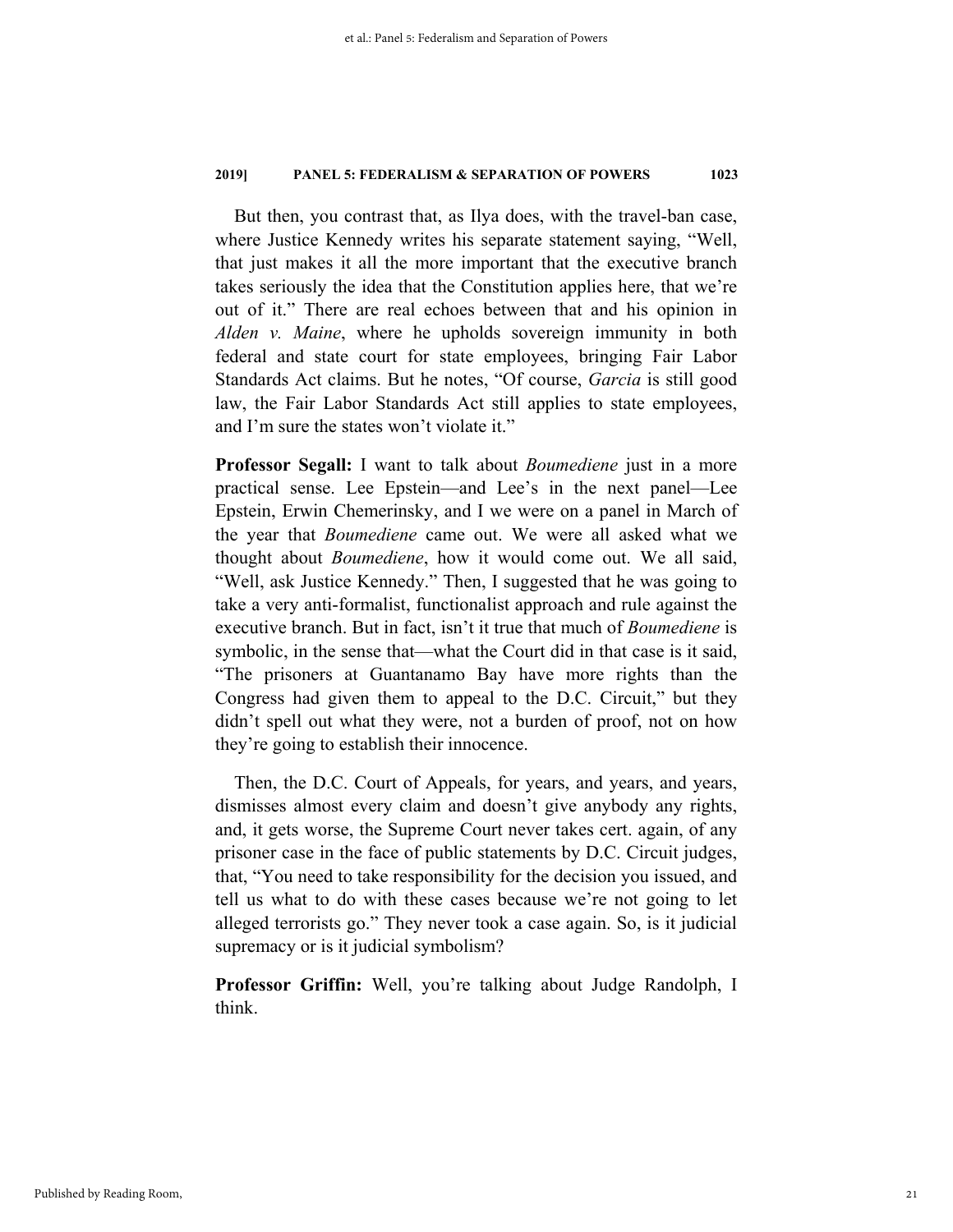# **Professor Segall:** Among others.

**Professor Griffin:** Yeah. Well, I have a great deal of sympathy for that position. That used to be my position. Then I ran into Steve Vladeck. He has some good evidence that, right, the Supreme Court didn't take another case, but there were multiple levels here. One level is, there was action in the district courts, and another level is, in the executive branch, my strong impression is that, executive branch lawyers and the White House got tired of losing. So, they started to wind the whole thing down. It can't be a coincidence that the number of detainees at Guantanamo starts winding down, and down, and down after *Boumediene*.

I think Vladeck makes a strong case that the Supreme Court's reaffirmation of what I'm normally cynical about, the rule of law, did in fact make a difference.

**Professor Segall:** Or President Obama coming into office.

**Professor Griffin:** Right. But, he had some of the same incentives incentives, in other words, not to let these people go at all because then you're worried. The fact is that the numbers kept dropping, just as they kept dropping in the Bush administration.

**Professor Somin:** A couple of points on this. One is, before *Boumediene* but after the previous detainee cases, the executive branch did, in response to previous cases, set up so-called—I may get this terminology wrong—but I think it's "combatant status review boards," which did release a good many people. Scalia actually complains about this in his *Boumediene* dissent, and says some of those people may even have gotten back into the fight for the terrorists. I think it did have an effect.

Even if you do explain those decisions as just symbolism, there's still a deep contradiction with the travel-ban case. Why didn't he at least issue a symbolic striking down of the travel ban? Trump might then have come back and had a more limited travel ban with less-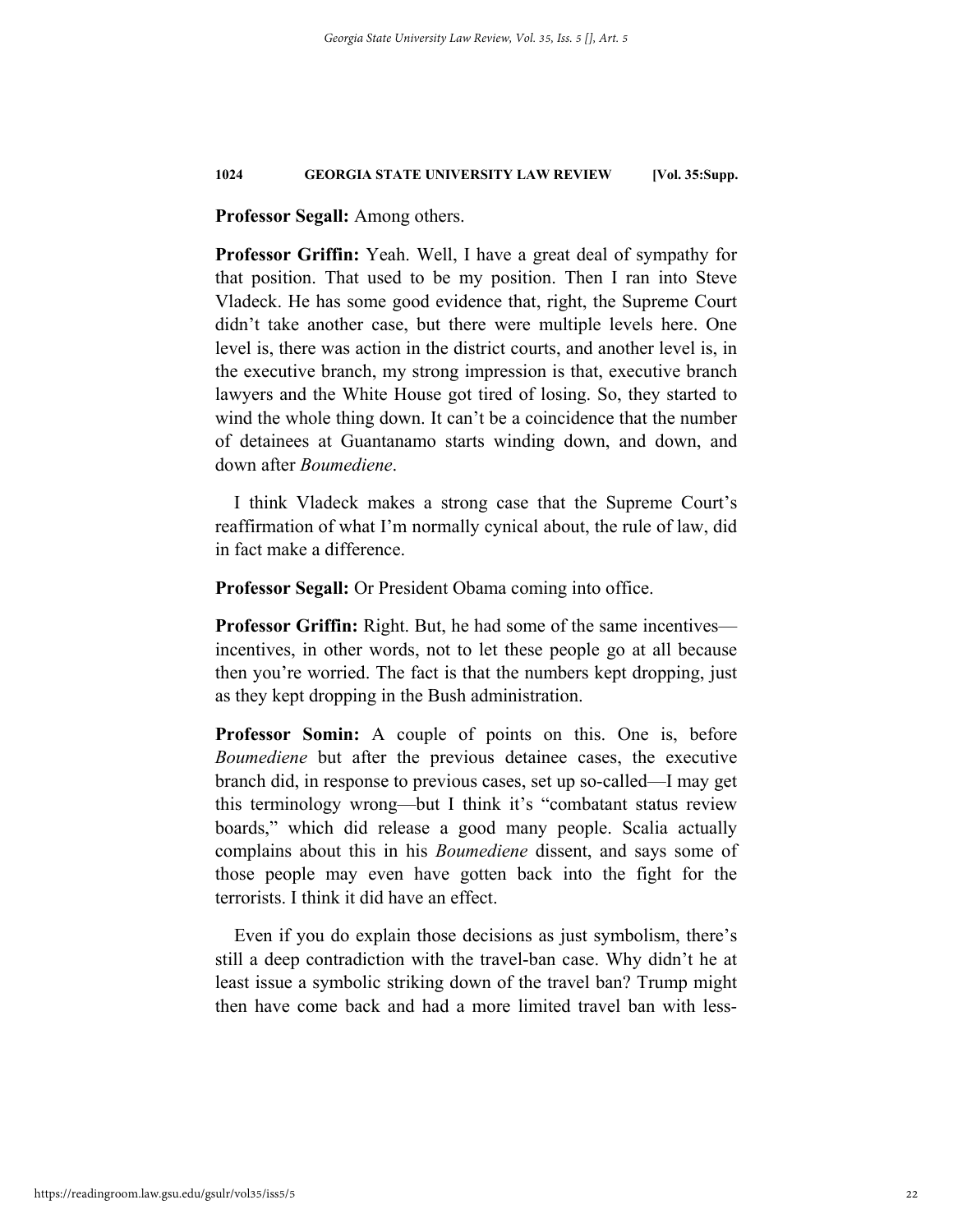egregious rhetoric, and maybe they could have upheld that down the line.

Even on symbolism, there's a tension there, but also, all these other elements that were mentioned were in tension. One is judicial supremacy, or the threat to judicial supremacy, was definitely there in the travel ban, too. The administration was saying, you have to defer to us nearly absolutely.

Also, the rational for the policy, frankly, was far more laughable and far more obviously pretextual in the travel-ban case than in these detainee cases. The travel ban rationale, frankly close to fraudulent and contradicted Trump's own repeated statements of what the real purpose was. Whereas, in the Bush administration, I think many of them, perhaps wrongly, but many of them did genuinely believe that this was necessary to prevent terrorists from getting back into the fight.

So, the concerns that led him to make one decision in *Boumediene* and other detainee cases were ones he was willing to sweep under the rug in the travel-ban case, except to the extent that he said these are concerns, but we can't do anything about them. So it's all up to the executive.

**Professor Segall:** I do want to tell everybody that Ilya, who is a devoted member of the Federalist Society, has written a tremendous amount of great scholarship, blog posts, and other things about the travel ban and has been very critical right from the beginning of the travel ban. I think that's admirable because it may go against your normal politics.

**Professor Somin:** It doesn't actually, but thanks.

**Professor Segall:** Okay. We have fifteen minutes before questions, and I'm dreading the next topic, but we simply have to do it. There was a case, a very, very important case, that raises both federalism and separation of powers questions. That's the *Boerne* case. It is so hard—we've discussed this—it is so hard to teach to students. It is so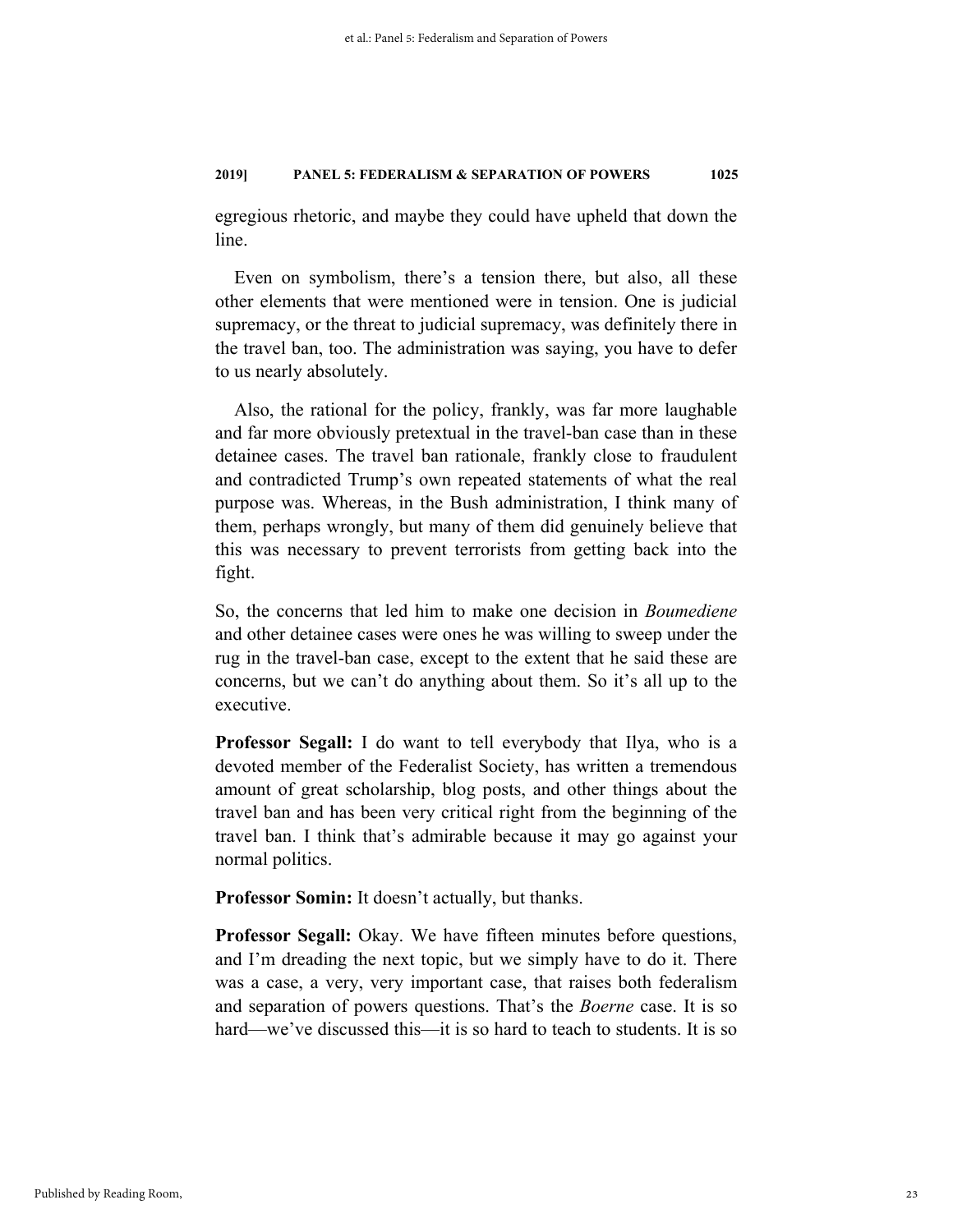hard to communicate what this case is about. But, it is an unbelievably important case, and it has to do with, or it should have to do with, what the word "appropriate" means in  $\S$  5 of the Fourteenth Amendment, which gives Congress the power to enforce the Fourteenth Amendment through appropriate legislation.

In the early and mid-1960s, in a series of voting rights cases, the Court said that appropriate more or less meant rational basis, very deferential. As long as Congress has any reasonable reason for regulating under § 5, it could do so. Then we get to the *Boerne* decision, and everything changes, and Justice Kennedy writes it and ratchets up the level of review quite a bit in striking down how the Religious Freedom Restoration Act applies to the states.

With that background, how important—and then going forward the Court struck down a bunch of federal laws on the same rationale. How important is this case? Is it consistent with the rest of Kennedy's jurisprudence, and is that going to remain the law for a while? Those are my questions.

**Professor Somin:** I think it is a very important case, at least potentially. I don't think it's actually that difficult to explain in that Kennedy, and I think the other conservatives on the Court, were very concerned that you don't want to let the federal government have nearly unlimited power, whether it's based on the Commerce Clause, and the idea that everything interstate commerce, or by the mechanism that almost anything can be brought through as a way of enforcing the Fourteenth Amendment. What I think this is really about, and this is the phrase that I use to my students, maybe you guys teach it in a different or better way, but I think what the real principle here is that you can't use an elephant gun to shoot a mouse.

In the 1960s, when you had the Voting Rights Act and other civil rights legislation, there really was a massive, elephant-sized violation of the Fourteenth and Fifteenth Amendments going on: Jim Crow segregation, suppression of black voters, and so forth. Therefore, the Court was quite properly willing to let Congress take pretty drastic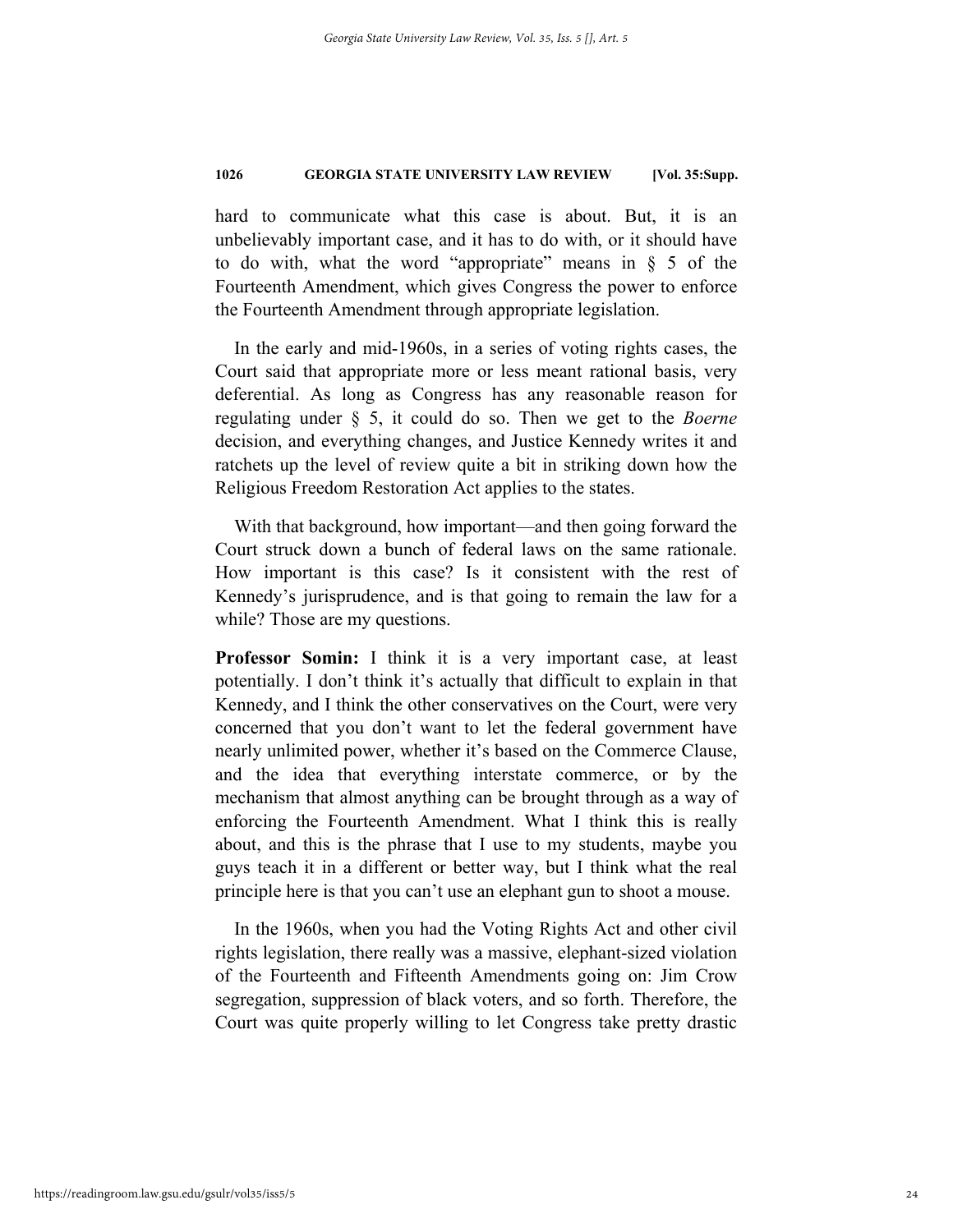measures because there really was a huge elephant out there, and they needed a lot of buck shot to bring him down.

By contrast, in *City of Boerne v. Flores*, what you have is the Religious Freedom Restoration Act saying that any state laws that burden religious observance substantially would be struck down unless they could be justified by a compelling state interest. At least as interpreted by the Supreme Court in the *Smith* decision, which was talked about in a previous panel, only a tiny fraction of those state laws actually violated the Free Exercise Clause of the First Amendment. So essentially, a huge number of state laws were potentially threatened in order to get at a very small number which, in the Supreme Court's view, actually violated the Constitution. I think that's the better way to understand that decision, and arguably subsequent decisions, in this vein as well.

I think it makes a good sense, and it is consistent with the rest of his federalism jurisprudence, unless you just generally believe as some people still do, that federalism issues should just be left to the political process, which Kennedy I think, correctly, did not believe.

**Professor Griffin:** I just have two observations about the Religious Freedom Restoration Act. I was lucky enough—at the same time it was being passed, I was able to have a long conversation with Doug Laycock, who I believe was sort of the brains—a lot of the brains behind it. I was very taken aback by the way it was written, and I was lucky—I didn't really have any strong convictions about it. I was just wondering, I'm not sure it's reprinted in the—I think it was reprinted in the case that literally, the statute said, "We don't like employment of—we want to restore *Sherbert*," but then, they actually cited—I've never seen a statute written like that before.

Now, Laycock explained that he wouldn't have written the statute in that way if he had been in total control, but he explained the Voting Rights Act rationale behind it, so that it was a civil rights measure. I too didn't see as much reason for it, but then, I draw a connection. I don't often do interest group analysis, but I draw a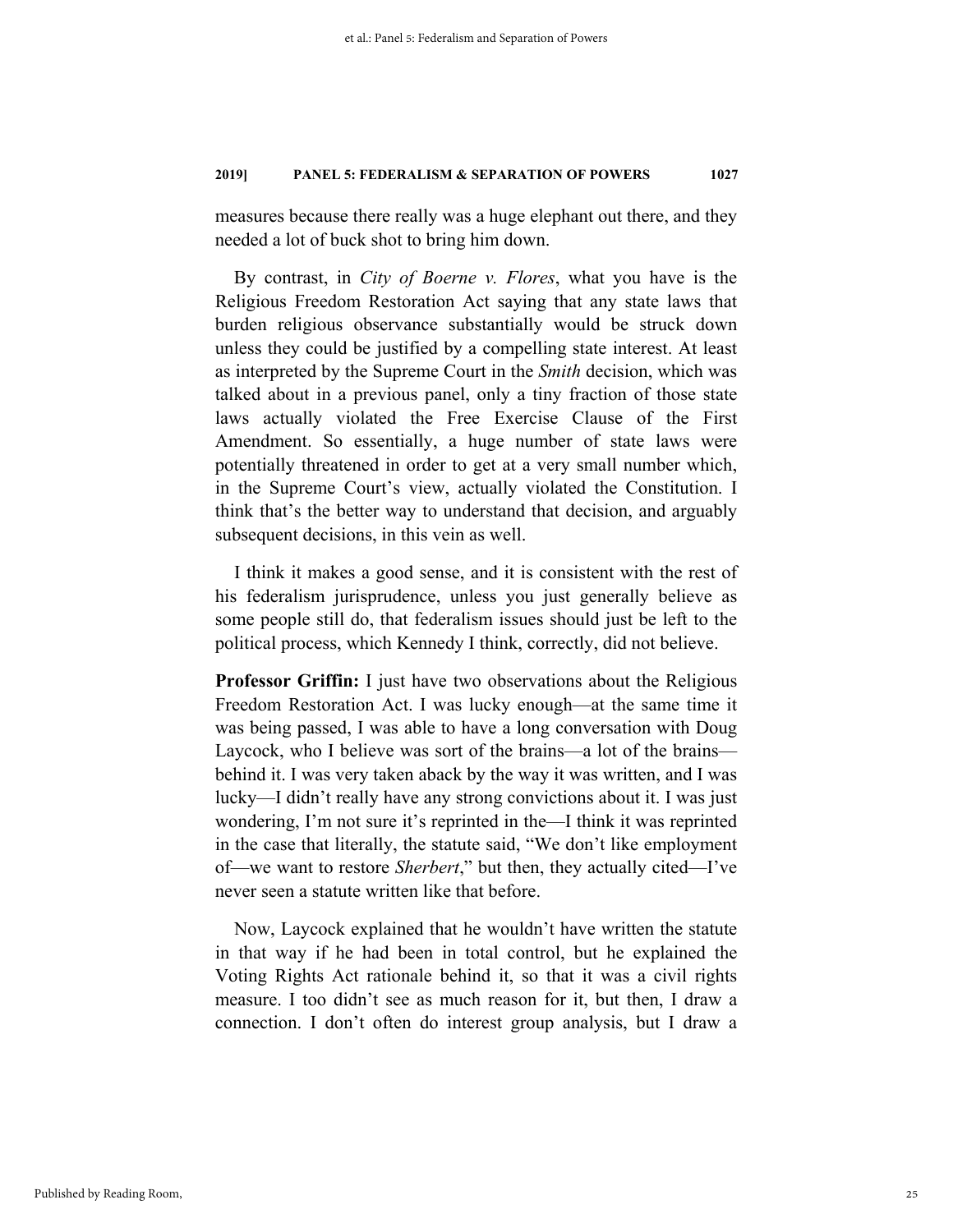connection between asking just a basic question that bothered me in *Zivotofsky*, which never got answered to my satisfaction, why did Congress pass that law about passports? Why did Congress pass RFRA? To me, the most straightforward answer is kind of a sop to interest groups who were very, very upset. It's not clear that they had strong reason for being very upset, but there's no doubt that their version of the legal status quo was grossly violated by *Employment Division v. Smith*.

They were very, very upset, but they weren't able to develop a strong rationale in the hearings, and so on. I never got a straight explanation from anybody why they passed the law in *Zivotofsky*. Sometimes Congress just does things because interest groups are bothering them. That doesn't create a very strong record for the Supreme Court. Whereas Voting Rights Act, of course, the efforts to register people weren't just recent, they extended back decades. There's a strong record there.

**Professor Kinkopf:** Well, in connection with *Zivotofsky*, the statute says, "Declaration of the status of Jerusalem as part of Israel." So, I don't know about the motive behind adopting that policy, but when it comes to the Court's review of whether this conflicts with the President's recognition power, there it is in black and white, that that's what Congress meant to do with it. They weren't just saying, "We're exercising our power in our sphere. You can recognize as you see fit."

With respect to *Boerne*, I think the important point is, first, the Court saw what Congress was doing as a threat to its own power, first and foremost.

**Professor Segall:** Absolutely, I agree.

**Professor Kinkopf:** So, much of the opinion is devoted to a discussion of substantive versus remedial legislation. That, it's the Court's job to declare the substance of what it is that the Fourteenth Amendment protects, not Congress's. Congress can then enact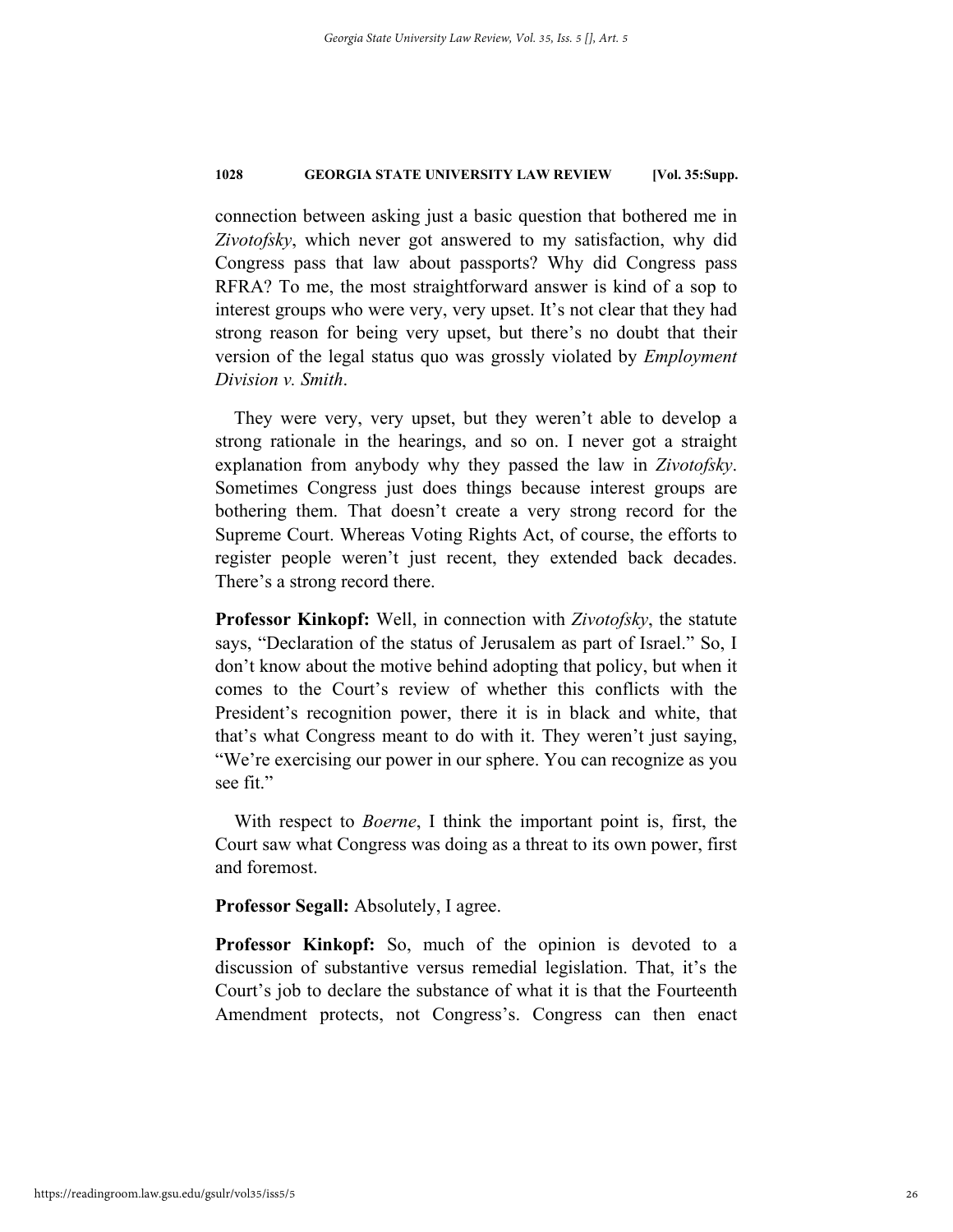remedial legislation that provides, in a prophylactic way, protections of the rights that the Court has found and declared, which is why the statute saying we mean to overrule *Smith*, is a big problem for the statute.

So really, I think fundamentally, it's a separation of powers case much more than a federalism case, and that is how the Court sees it. Although in the course of deciding *Boerne*, Justice Kennedy articulates, once again, his privity theory of federalism, that the federal government now is interfering in the relationship between states and their citizens in a way that he found problematic.

**Professor Segall:** I would like to point out that in all three of these answers, including yours, and I think I might agree with your policy description of the case, but the reality is—my legal realism coming out—that the text of the Constitution uses the word "appropriate" in § 5 of the Fourteenth Amendment. We knew prior to Boerne what appropriate meant, and it meant reasonable and rational, not congruent and proportional. I think that most historians would agree that the purpose of  $\S$  5 of the Fourteenth Amendment was to give Congress the primary responsibility, not the Court, of enforcing the provisions of the Fourteenth Amendment.

All I'm suggesting there is text, history, and, of course, precedent, which the Court basically reversed in *Boerne*, all mitigated in one direction, and the four conservatives, plus Justice Kennedy, eventually went in future cases in the other direction. Go ahead and respond to that. Talk about appropriate—talk about the word appropriate.

**Professor Somin:** Sure. I do agree that the precedent used words like "reasonable" and "rational." Those words are not actually in the Constitution. They certainly, I don't think, were intended or understood to be adopted in the 1860s. It is true that Congress is supposed to have a lead role in enforcement, absolutely. But a lead role in enforcement does not mean a lead role in defining the scope of the actual substantive rights. It just means a lead role in enforcing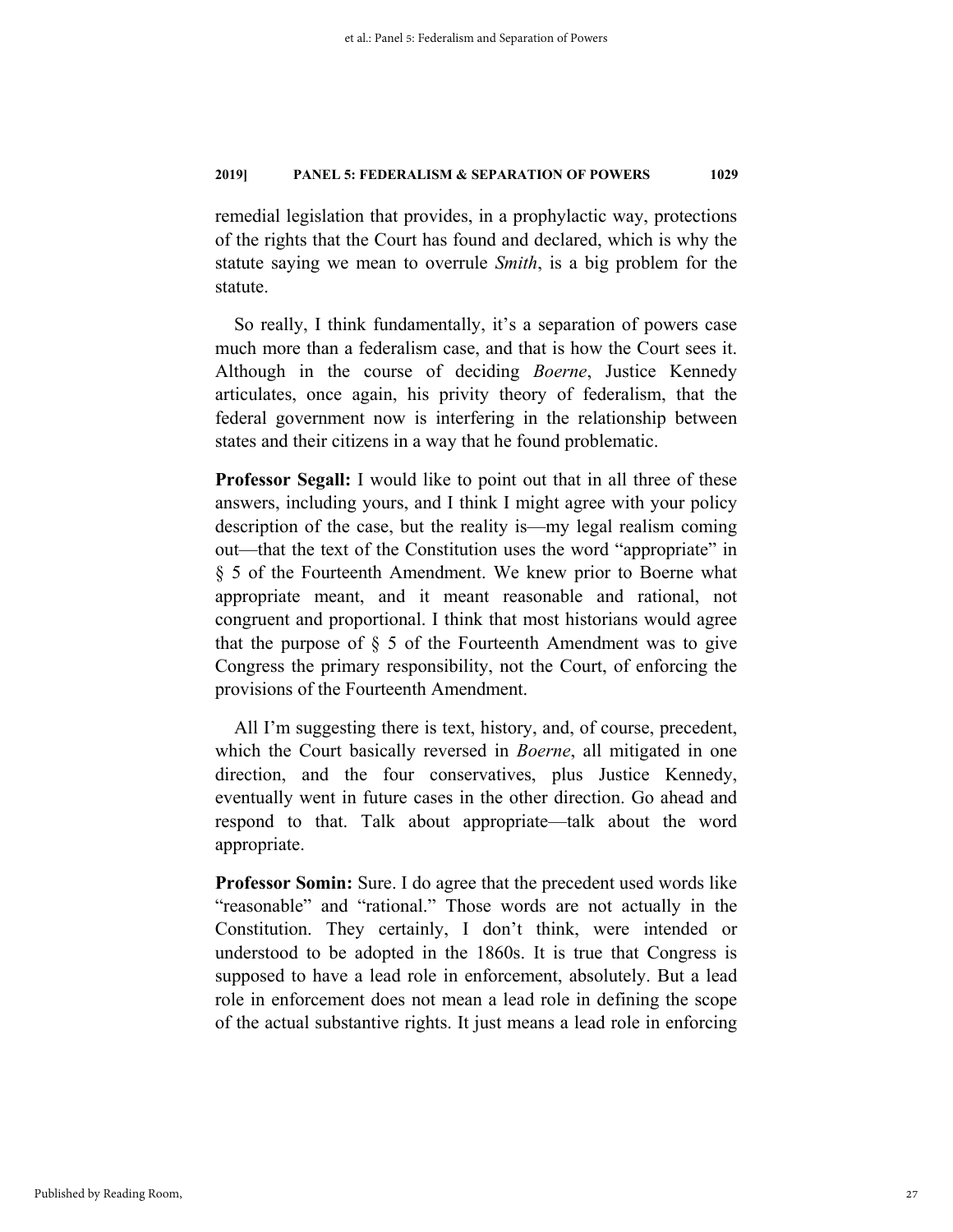those rights that actually are protected by the Amendment, as opposed to chopping down a whole lot of other state laws and activities that are not related to the amendment.

Now, by the way, I do actually disagree with *Employment Division v. Smith*. So in a certain sense, Congress was right to complain about that. But, unless we want to say that the Supreme Court not only doesn't get to define the scope of rights under the Fourteenth Amendment but also doesn't get to define the scope under the Bill of Rights, then Congress is essentially saying, "This right is vastly broader than the Court has said it is, and we can adopt legislation on that basis." That's extremely problematic, and not just in the case of the word "appropriate" but in other parts of the Constitution, as well. To my mind, "appropriate" means appropriate to enforcing those particular rights, not appropriate in the sense of anything the Congress might think is rationally desirable or useful.

I think the '60s precedents, while they used words such as "rational," it is important to understand that it was in the context of the big elephant that was out there that they were hunting. When the elephant is not there, this rational basis approach seems much more questionable.

**Professor Kinkopf:** I guess I would just put in with saying who gets to decide whether the problem is a mouse or an elephant? I think the term appropriate indicates that that is Congress's judgment, and the Court ought to defer to it. The Court requiring proportionality and congruence gives the Court a far greater role, far more power, makes them, to use the popular terminology, far more activist than I think the use of the word appropriate in the text of the Amendment itself envisions.

**Professor Segall:** Thank you, because I was going to say that. It is time for questions.

**Professor Eugene Volokh:** So, I wanted to ask a few questions to Steve—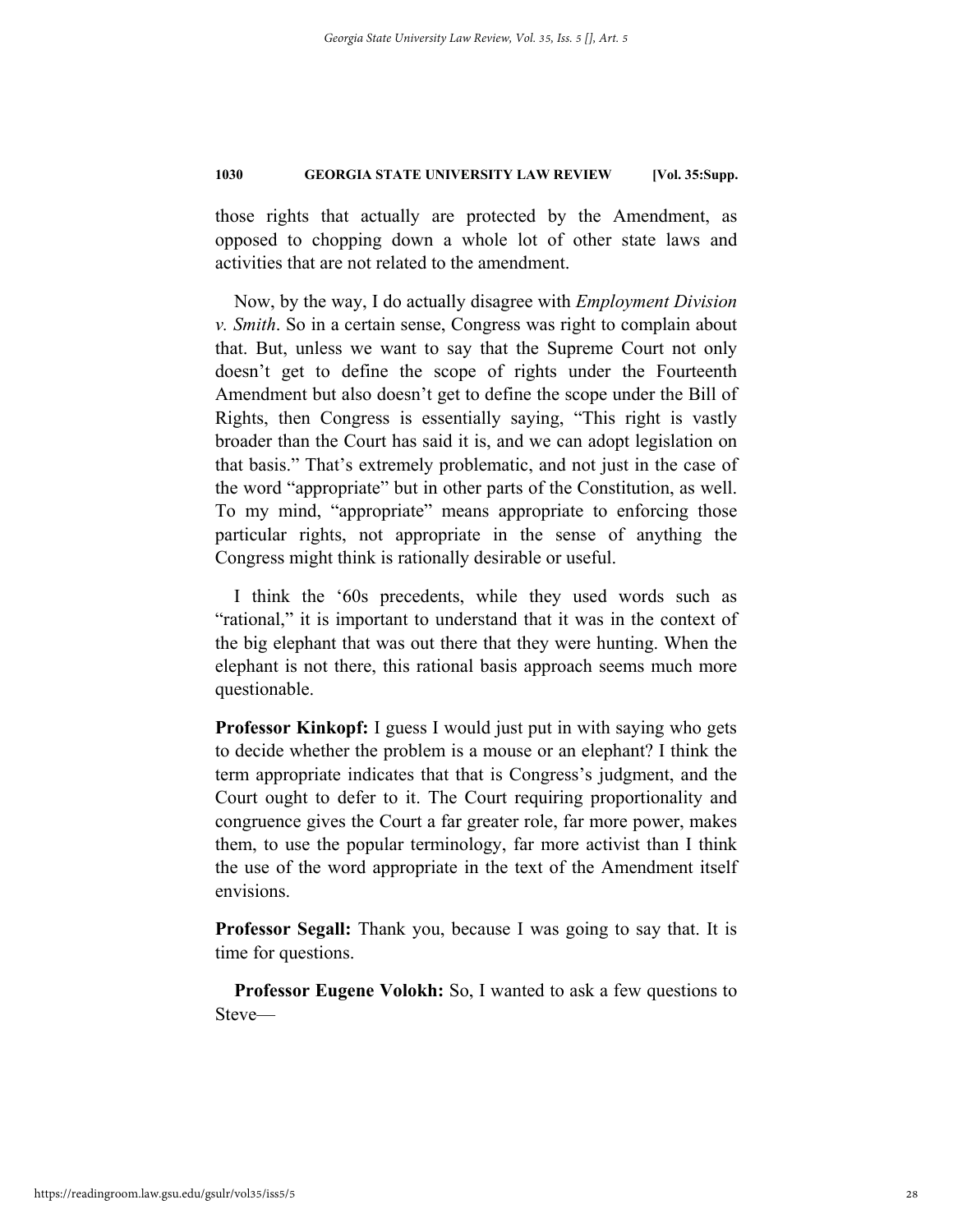**Professor Segall:** Introduce yourself again.

**Professor Volokh:** Sorry. Eugene Volokh, UCLA Law School. So, I believe that *City of Boerne v. Flores* was the only case, at least the only one that I know of, in which Justice Ginsburg or Justice Stevens ever concluded that a congressional act was beyond the enumerated powers of Congress, setting aside the Bill of Rights. So, I wanted to know what thoughts you've had about that because, for the conservatives, minus Justice O'Connor, who agreed with them on the federalism point but just thought that it was because she was a dissenter in *Smith*, it was just enforcing what effects the Free Exercise Clause means all along. So, I'd love to hear what you have to say about it.

I wanted to turn briefly to the *Raich* case, though. It's true, seven of the nine Justices, conservative and liberal alike, actually voted the same way in the medical marijuana case as in the gun free school zones case. But at least as to the eighth, Justice Scalia, he offered an explanation, and I think it was touched on, I think Steve by you, but I think it just seemed pretty plausible, not necessarily right, but at least plausible, which is that once you allow some people who have medical marijuana cards, and in my recollections, they're very easy to get in California.

**Professor Segall:** How would you know?

**Professor Volokh:** That was just my sense of it. I have never gotten one or needed one. So, once you do that, everybody can say, "Oh yeah, I've got these drugs on me officer. Here's my medical marijuana card. I'm growing them." I suppose you could say, "Well, you can grow this much but no more," but Scalia, I think, makes a very powerful argument. Also, Scalia, he wasn't a hardcore drug warrior. He had a few years before and *Von Raab* mocked that drug wars raises everything point. He had done later—had later opinions as well. So, why just assume that they don't like women, they like guns, they don't like marijuana?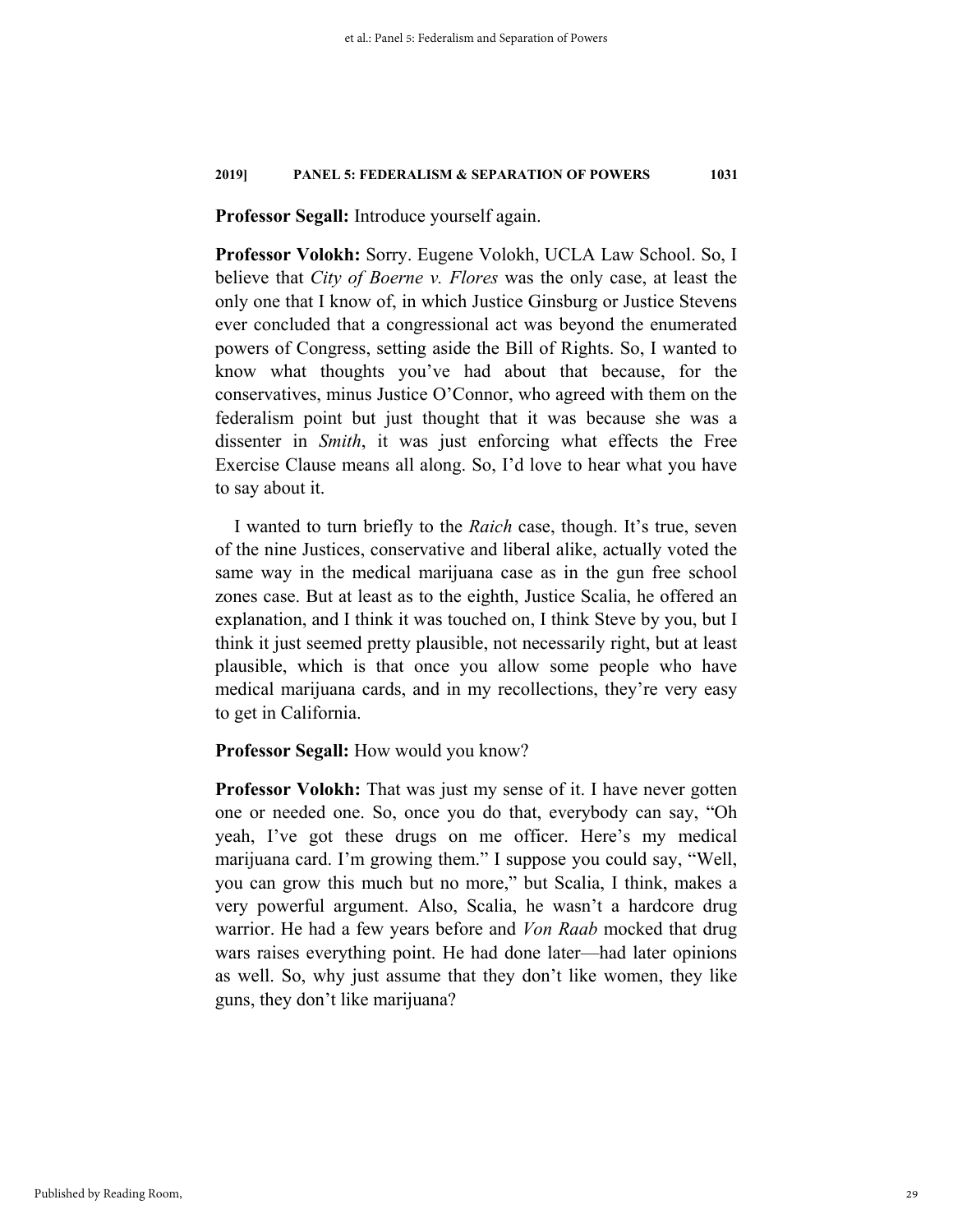Again, for seven of the nine, that doesn't seem to explain it, but on top of that, why not just think that there may be a difference there?

**Professor Segall:** On that point, since you're directing it at me, and it's late in the day—

**Professor Griffin:** I thought it was directed at me.

**Professor Segall:** No, no, the Scalia point, you have to then put back in *NFIB* and ask yourself why the federal government has the power to regulate the private, non-commercial use of marijuana that is never going to cross state lines. That part of it is not part of a commercial enterprise. But then, Scalia votes that the federal government does not have the power to regulate a \$1 trillion industry affecting the commerce and the economies of every state in the country. I'll throw that back at you because I can't possibly see a reason Congress can do the former but not the latter.

**Professor Volokh:** If Justice Scalia were here, I think he would say, "Of course they have the power to regulate the industry. They have the power to regulate the industry in lots and lots and lots of different ways." Just for various reasons, which you may not find terribly persuasive—I didn't find terribly persuasive—but he articulated, not this particular way. You might think of it as it's necessary and proper is the requirement, that this is not proper.

But, when it comes to the marijuana, you say, regulate medical marijuana that will never be shipped across state lines, he talks about this. He says, "We have no idea, we have no way of knowing whether a particular piece of medical marijuana is going to be shipped out." When you're talking about contraband, the easiest, the most effective, probably the necessary, under the loose sense of necessary, way of regulating contraband is ban it all together. That really makes perfect sense whether or not one thinks it's good practice.

**Professor Somin:** I've written about this quite a good deal, let me very briefly summarize. What Scalia says, unlike Kennedy, who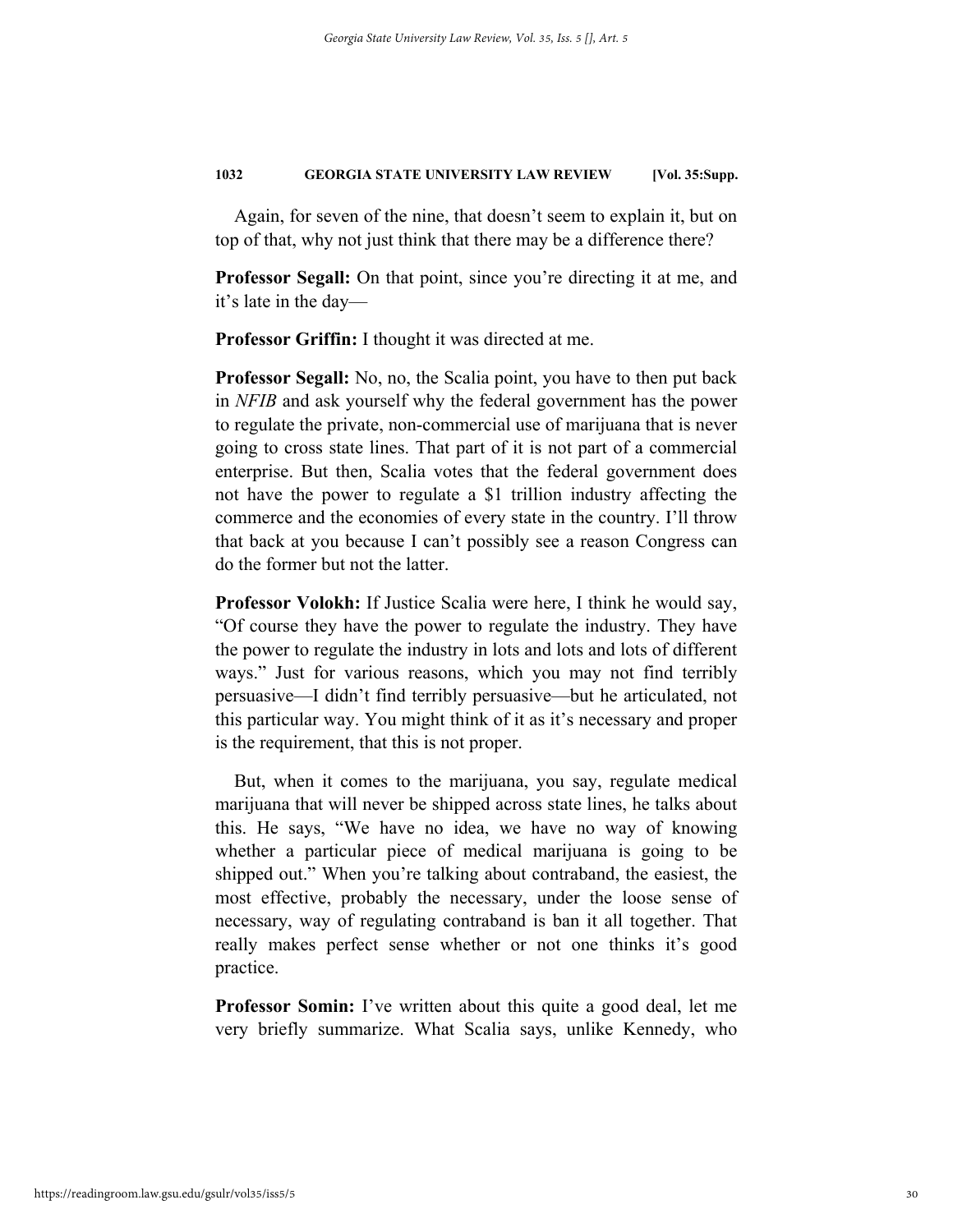simply joined a ridiculous definition of interstate commerce in the majority, Scalia says that the Commerce Clause by itself doesn't reach this, but it can be reached with the help of the Necessary and Proper Clause. I agree with you that it may match the word "necessary," which the Supreme Court has defined as just useful or convenient. But, in both the *Raich* concurrence and later, again, in *NFIB*, Scalia says that proper is a separate constraint. Something can be necessary but not proper.

He says that the reason why the individual mandate is not proper is because the logic of it implies this massive additional great and independent power to mandate the purchase or doing of any activity that Congress might want to force people to do. Similarly in *Raich*, he doesn't even consider the possibility that this restriction might be improper even if it's necessary. But by his logic, I think it pretty clearly is, because his logic implies—

**Professor Segall:** You're saying that it is improper?

**Professor Somin:** It's improper, yes.

**Professor Segall:** So, he's inconsistent in two cases.

**Professor Somin:** Yes.

**Professor Segall:** So, it might be about guns and pot and—

**Professor Somin:** It might be. But my point is that the logic of the argument that he endorses in *Raich* is that Congress can ban the possession of pretty much anything for fear that, if they don't completely ban it, it might cross state lines. Banning even the in-state possession of anything is as much a great and independent power as requiring the purchase of things. So, it seems like his logic in the two cases is inconsistent. And especially egregious is that, even though in *Raich* he says that "proper" is an independent limitation, he doesn't even give any real consideration to the question of whether this is improper, even though Randy Barnett's brief for *Raich* actually does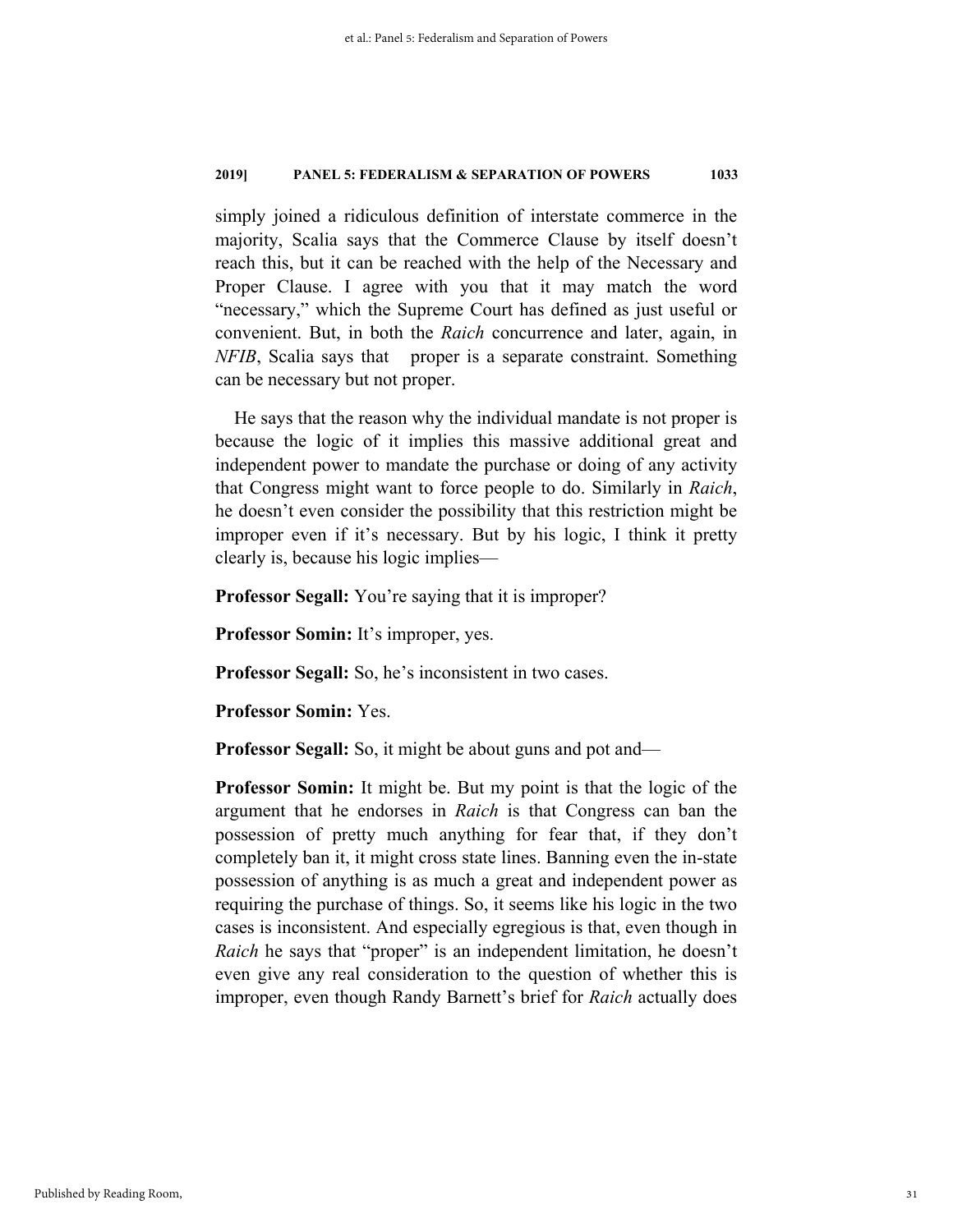discuss why this would be improper under the Necessary and Proper Clause.

**Professor Segall:** So glad you're here.

**Professor Volokh:** The agreement and kind of subtle and interesting and complicated questions of how to interpret those terms, rather than real proof that he just doesn't like drugs.

**Professor Somin:** I don't know whether he just didn't like drugs or not. I think he made an egregious mistake in *Raich* by not even considering the possibility that this might be improper, given that he himself clearly thinks that a distinction between "necessary" and "proper" is extremely important.

**Professor Segall:** Do you guys want to address the silliness of proper being a serious limitation on the necessary and proper power of Congress because—talk about a standard-less standard, which Scalia would normally object to.

**Professor Kinkopf:** Right, although, it depends where the Court goes with proper. Certainly from Chief Justice Robert's opinion, proper means unconstitutional or inconsistent with our constitutional system of federalism. Now, maybe in some future case that's going to be expanded in a way that's problematic, but if it just means violates principles of federalism then okay you say that the law is improper. But, I don't want to pass on this without noting that the joint opinion that Scalia and Kennedy signed in *NFIB* says that the individual mandate is not necessary. It doesn't just say it's not proper. It says, there are all kinds of other ways Congress could do this, which would be a radical departure from our understanding of what necessary means from *McCulloch* on up to the present day, if the Court actually takes that and runs with it. I think there's every reason to expect that they might.

**Professor Segall:** Steve, do want to—?